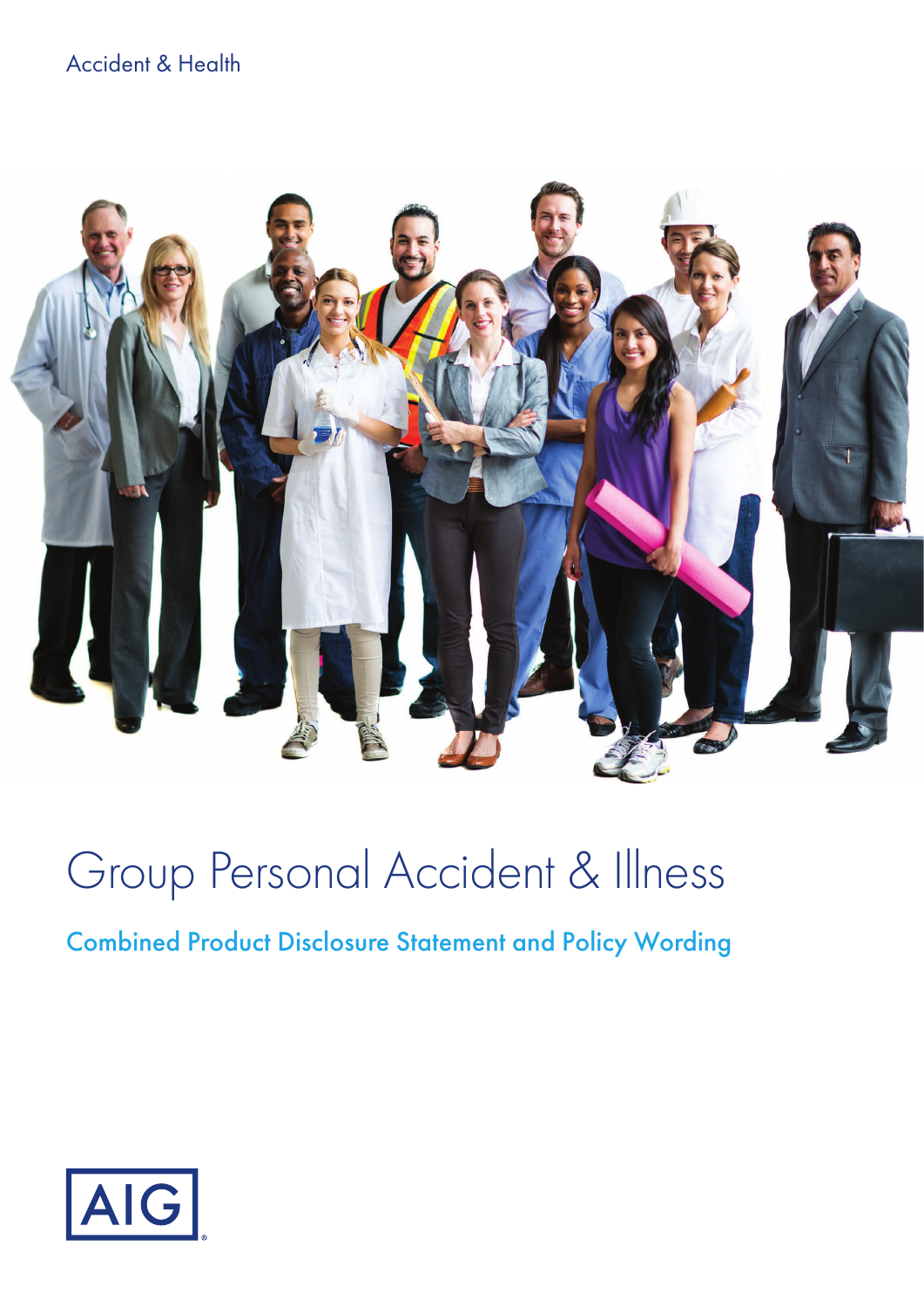### How is Your insurance arranged?

This insurance is issued/insured by:

#### **AIG Australia Limited (AIG)**

ABN 93 004 727 753, AFSL 381686 Level 13, 717 Bourke Street, Docklands Vic 3008

AIG Australia Limited issues/insures this product pursuant to an Australian Financial Services Licence ('AFSL') granted to us by the Australian Securities and Investments Commission.

AIG Australia prepared this **Product Disclosure Statement**.

## Retail Clients

Under our AFSL we are required to provide 'Retail Clients' with a Product Disclosure Statement. A Retail Client means an individual or small business.

'Small business' means a business employing less than

- (a) if the business is or includes the manufacture of goods – 100 people; or
- (b) otherwise 20 people.

## **Contents**

| <b>Product Disclosure Statement</b>        | $2 - 4$        |
|--------------------------------------------|----------------|
| <b>Target Market Determinations (TMDs)</b> | 2              |
| Key Benefits of Your Policy                | $\overline{2}$ |
| Important Information                      | 2              |
| Costs                                      | $\overline{2}$ |
| Cooling Off Period                         | 3              |
| How to Make a Claim                        | 3              |
| Code of Practice                           | 3              |
| <b>Complaints and Feedback</b>             | 3              |
| The Financial Claims Scheme                | 4              |
| Privacy Notice                             | 4              |
| <b>Policy Wording</b>                      | $6 - 10$       |
| <b>Policy Conditions</b>                   | 6              |
| Agreement                                  | 6              |
| Your Duty of Disclosure                    | 6              |
| Definitions                                | 6              |
| Exclusions                                 | 8              |
| Exposure                                   | 8              |
| Disappearance                              | 8              |
| <b>Special Provisions</b>                  | 8              |
| Special Provisions - Additional Benefits   | 9              |
| Conditions                                 | 10             |
| <b>Table of Events</b>                     | 11-17          |
| Section A - Capital Benefits               | 11             |
| Section B - Weekly Injury Benefit          | 12             |
| Section C - Weekly Sickness Benefit        | 12             |
| Section D - AIG Care Plus Benefits         | 13             |

**This document contains Your Insurance Policy Terms, Provisos, Exclusions and Conditions. It is important that You read and understand it and retain it in a safe place.**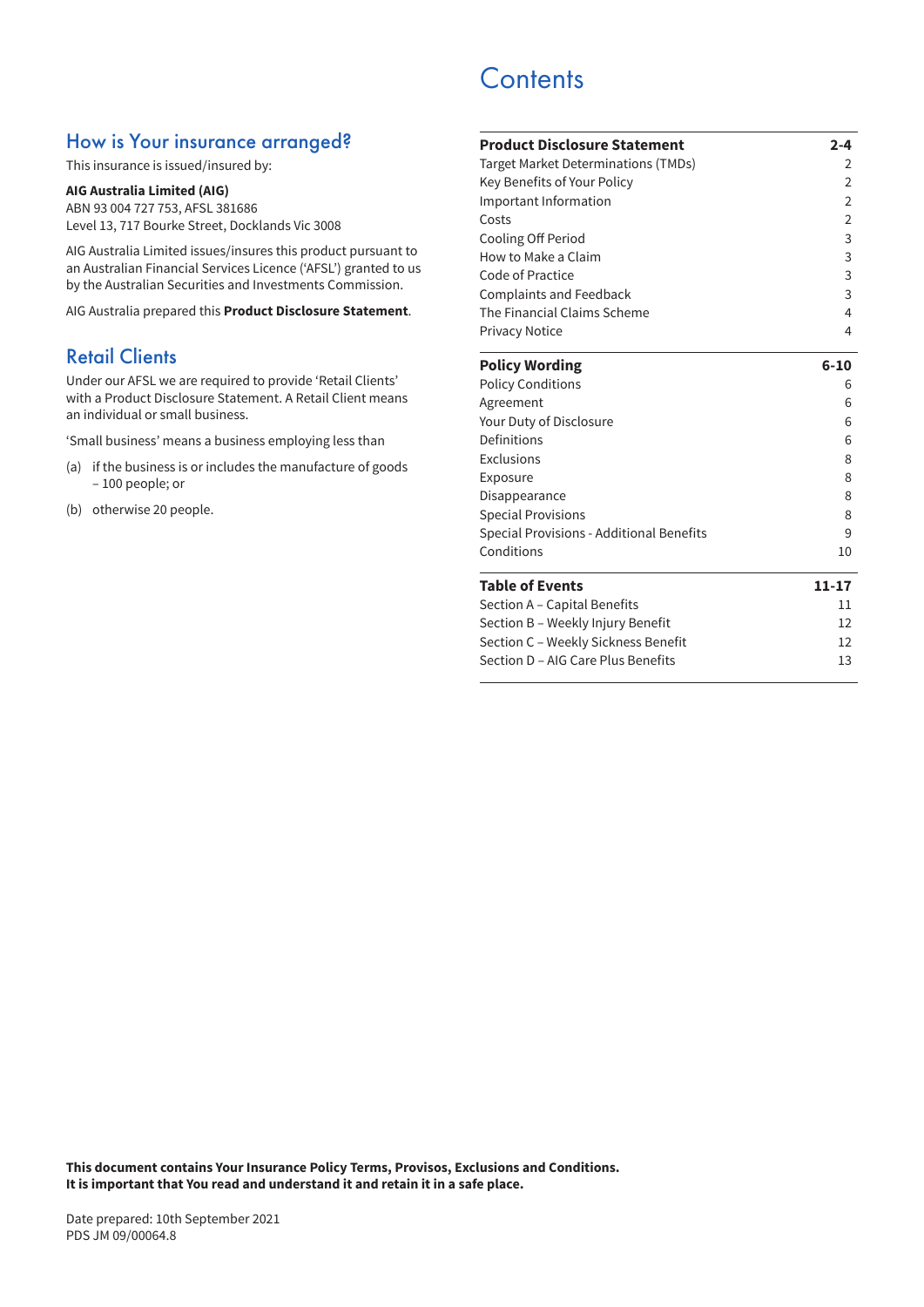## Product Disclosure Statement ('PDS')

#### **Target Market Determinations (TMDs)**

From 5 October 2021, AIG Australia Limited (AIG) is required to have Target Market Determinations for its retail client insurance products in accordance with the *Treasury Laws Amendment (Design and Distribution Obligations and Product Intervention Powers) Act 2019.*

#### **What is a TMD?**

A TMD is a document created by AIG which seeks to offer customers, distributors and staff with an understanding of the class of customers for which the product has been designed and sets out:

- who is in the target market and who the product is not designed for;
- any distribution conditions and restrictions for the product;
- review periods and events that may trigger a review of the TMD; and
- reporting obligations for AIG's distributors.

The TMD is not intended and should not be treated as a full summary of the product's terms and conditions and is not intended to provide financial advice. Customers must refer to the Product Disclosure Statement (PDS) and any supplementary disclosure documents for the terms and conditions of the product when making a decision to acquire the product.

TMD's for all AIG retail products are available on AIG's website at [www.aig.com.au/tmd](http://www.aig.com.au/tmd).

AIG is committed to offering high quality insurance products to meet our customer needs and which offer real value. AIG achieve this by taking a consumer-centric approach when designing and distributing our products.

The **Product Disclosure Statement ('PDS')** contains information about key benefits and significant features of this Group Individual Injury and Sickness Insurance.

The purpose of the PDS is to assist **Your** purchasing decision and ability to compare this product with other insurance. This document also contains important information about **Your** rights and obligations including Cooling Off and the Duty of Disclosure.

The terms and conditions of **Your** insurance are contained in the **Policy Wording**.

Details about the product issuer can be found on the inside cover of this document under **'How this group insurance is arranged'**.

## Key Benefits of Your Policy

**You** can select various cover options against a range of Events including:

- **Injury** (as defined) resulting in Death, **Permanent Total Disablement** and specified **Permanent Total Loss** (refer to **Section A** under **Table of Events** in the **Policy Wording**);
- Weekly Injury Benefit for **Injury** resulting in **Temporary Partial Disablement** or **Temporary Total Disablement** (refer to **Section B** under **Table of Events** in the **Policy Wording**);
- Weekly Sickness Benefit, for **Sickness** (as defined) causing **Temporary Partial or Total Disablement** (refer to **Section C** under **Table of Events** in the **Policy Wording**);

• AIG Care Plus benefits may be available under Section D of the policy, these enhanced benefits supplement the Compensation under Sections A, B or C.

#### Details of the key benefits for all sections of cover are contained in the **Policy Wording** under the **Table of Events**.

Cover for each of the above is subject to acceptance of the risk by the issuer/insurer. Cover is limited to the benefits and maximum sums insured listed in the Policy Schedule and is subject to the terms, conditions and exclusions in the **Policy Wording**.

### Important Information

Please read the **Policy Wording** carefully for full details about lodging a claim, when benefits are payable, and the terms and conditions that apply to this insurance. Take special note of the following:

- 1. The **Policy Wording** contains a **Definitions** section on **page 6** and **Conditions** that apply to this insurance at **page 10**.
- 2. **Special Provisions** apply to this **Policy Wording** that may impact upon the Compensation payable. It is important that **You** carefully read the sections of the **Policy Wording** titled **'Special Provisions'** and **'Special Provisions – Additional Benefits'** on **pages 8** and **9** of the **Policy Wording**.
- 3. There are some circumstances where cover cannot be provided. These are covered in the **Policy Wording**. Please take special note of the **Exclusions** applicable to all sections of the policy listed on **page 8** of the **Policy Wording**.
- 4. **Aggregate limits** and aggregate or **Elimination Periods** may apply to one or more of the sections of cover selected. Details are provided in the **Policy Wording**. Where applicable these will be shown on the Policy Schedule.
- 5. **Age limits** may apply to this policy. **We** will not be liable for any Event which happens to an **Insured Person** unless at the date of the Event they are between the ages set out in the Policy Schedule.
- 6. This policy does not apply to any Event arising directly or indirectly out of pregnancy, childbirth or miscarriage.
- 7. This **PDS** and **Policy Wording** also contains important information about the rights and obligations of **Insured Persons** including information about Privacy, the Duty of Disclosure and General Insurance Code of Practice.
- 8. If **You** or an **Insured Person** has received or are entitled to receive any Compensation under statute occupation or another insurance, the Compensation payable to **You** might be reduced. Please refer **Special Provisions** for more details.

## Costs

Premiums are calculated on an individual application basis. Some of the factors taken into account in calculating the premium include:

- the level and range of cover options selected;
- applicable endorsements;
- elimination/aggregate periods;
- the number of **Insured Persons**;
- age and class of occupation.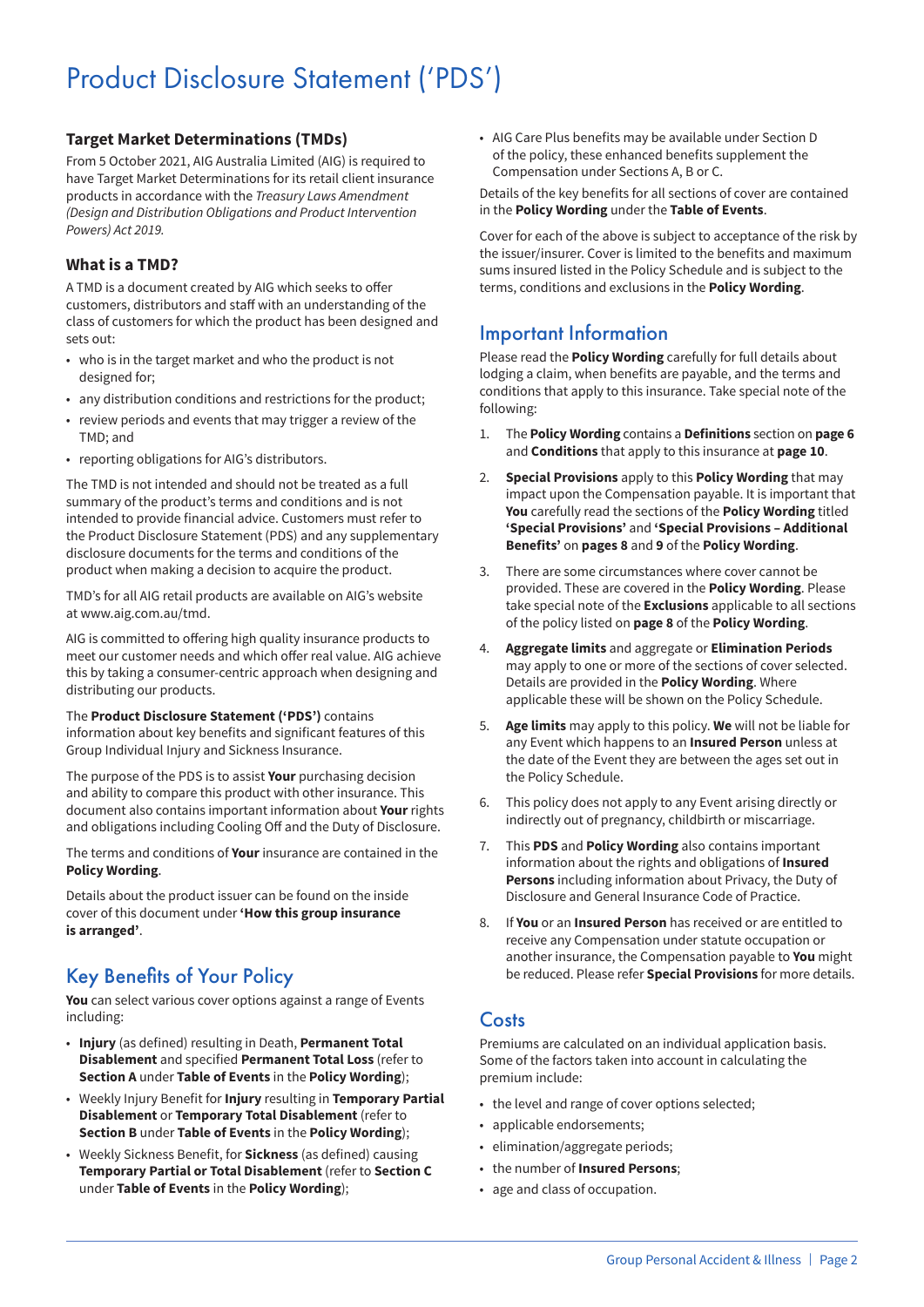The premium for this policy may vary during the **Policy Period** if the product issuer/insurer is advised of a change in the above which affects the **Insured Person's** cover, for example a change in:

- occupation; or
- sum(s) insured.

The premium amount will be shown on **Your** Policy Schedule. Government charges such as Stamp Duty and GST will be shown separately on the Policy Schedule.

**You** may be entitled to claim a tax deduction for the premium paid under this policy. Please check with **Your** tax accountant or the Australian Taxation Office for further information.

#### **Elimination and Aggregate Periods**

An **Elimination Period** is a period under the policy for which no Compensation is payable. Different **Elimination Periods** apply to particular Events covered under this policy. Details will be shown in the Policy Schedule.

An **Aggregate Period** is the maximum amount of time for which benefits will be payable (generally up to a maximum of 104 weeks for **Sections B** and **C**). Different **Aggregate Periods** may apply based on application details and acceptance. Such periods will be shown in the Policy Schedule.

## Cooling Off Period

If, **You** are a retail client and after reading the Policy, **You** are not satisfied with the cover, **You** may return the Policy within 15 days of receiving it, and obtain a full refund less any non-refundable government charges and taxes that **We** have paid. **You** may notify **Us** in writing or electronically.

If **You** make a claim for any incident within the 15-day period, no cooling off period is permitted.

If the Policy is for an event that will finish within the 15 days cooling off period, **You** can only exercise **Your** right to cancel before the event starts.

## How to Make a Claim

Information on claims can be found under the section titled **'Conditions'** in the **Policy Wording**. Please read this carefully.

Claims need to be submitted with supporting documentation reasonably required by **Us** in relation to the claim such as **Doctor's** reports, receipts, and where requested, additional Proof of Loss. Claims should be delivered to the address shown on the outside cover of this document. In the event of claims under some policy sections, an **Elimination Period** or Aggregate may apply.

Please refer to the **Policy Wording** and Policy Schedule for further details about the above.

## Code of Practice

AIG is a signatory to the General Insurance Code of Practice. This aims to raise the standards of practice and service in the insurance industry, improve the way the claims and complaints are handled and help people better understand how general insurance works.

Information brochures on the Code are available upon request.

## Complaints and Feedback

Learning about **Your** experiences with **Us** and **Our** service partners helps to improve the way **We** do business with **You**. If **You** have feedback, or an issue **You** would like resolved **We** encourage **You** to make contact. Below is information on how to contact **Us** and how **We** will work together to resolve any concerns **You** have.

#### **How to provide feedback**

#### **1. Speak to Our Complaints team**

**Our** complaints team can be contacted on 1800 339 669. To get the best out of **Your** call with **Us**, please have **Your** policy and/or claim number available and any specific information about the issue.

#### **2. Provide Your feedback in writing**

If **You** would prefer to provide **Your** feedback or complaint in writing **You** can do so by lodging **Your** complaint on **Our** website, or by writing to:

The Complaints Team AIG Australia Limited Level 13, 717 Bourke Street Docklands VIC 3008 Email: aucomplaints@aig.com

#### **What happens if You make a complaint?**

If **You** make a complaint, **We** will record **Your** complaint and make sure that **Your** concerns are addressed as quickly as possible and seek to achieve a fair outcome for both parties.

**We** will assess **Your** complaint upon receipt. During the complaints process as set out in this notice, **We** will meet the following requirements in respect of **Your** complaint.

- Acknowledge **Your** complaint within one (1) business day.
- **We** will tell **You** who will handle **Your** complaint and their contact details.
- **We** will, where applicable, keep **You** informed via **Your** preferred method of communication of the progress of **Your** complaint every ten (10) business days, more frequently or necessary or as agreed by both of **Us**.
- **We** will treat **Your** complaint respectfully and handle all personal information in accordance with our Privacy Policy.
- Within 30 calendar days from the date **We** receive **Your** complaint, **We** will provide a response to **Your** complaint.

If **We** cannot meet any of the stated time frames, **We** will communicate to **You** the reasons why this has not been possible. **We** will also advise **You** when **You** should expect to receive a response or decision, **Your** right to complain to the Australian Financial Complaints Authority (AFCA) if **You** are dissatisfied with such reasons and provide **You** with the contact details for AFCA.

#### **What You can do if You are not happy with Our response or handling of Your complaint**

If **You** are not satisfied with **Our** response or the handling of **Your** complaint, **You** may wish to have the matter reviewed by **Our** Internal Dispute Resolution Committee ("Committee").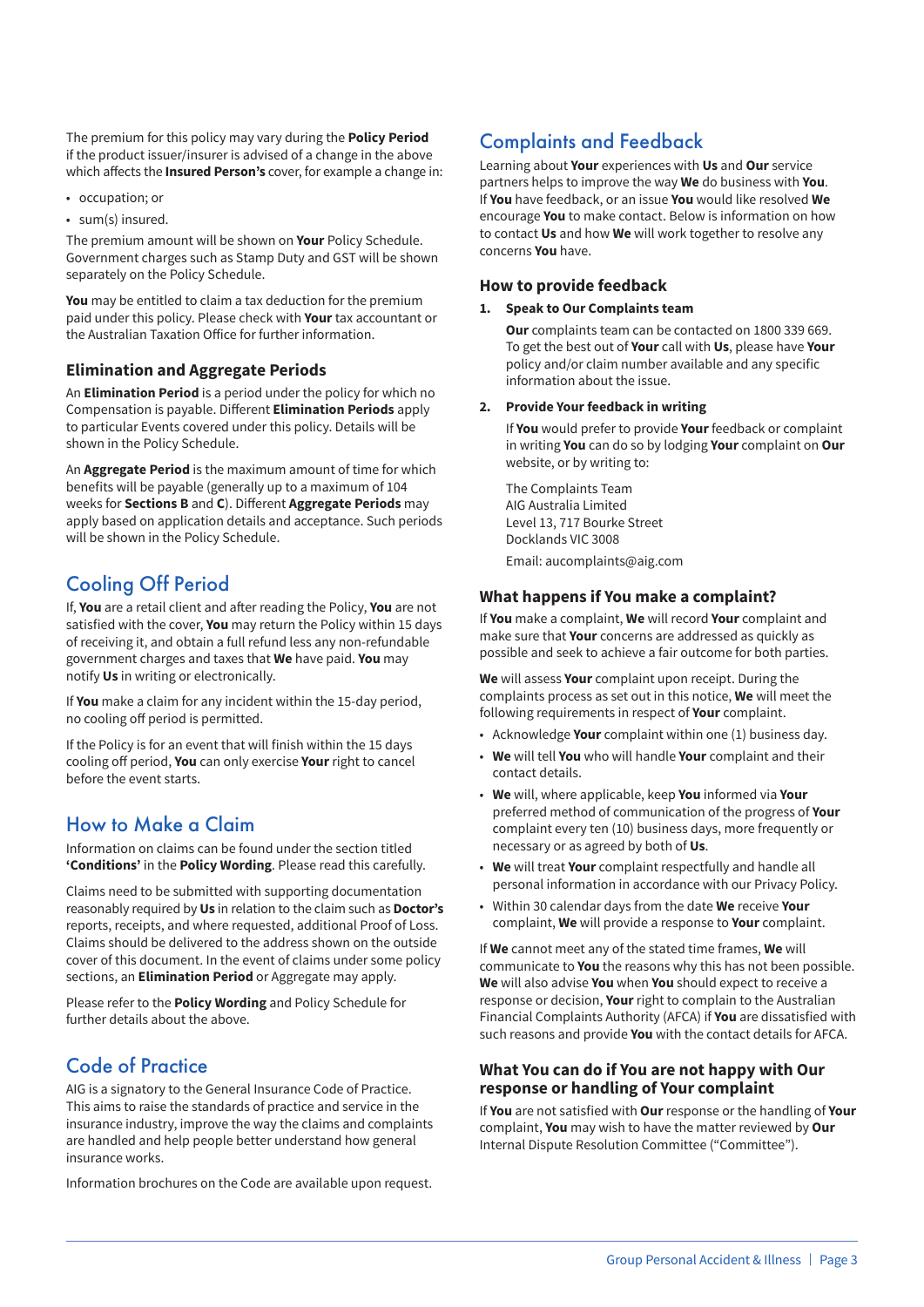If **You** wish to have **Your** complaint reviewed by the Committee, please telephone or write to the complaints team as per the details above. As part of **Your** request, please include detailed reasons for requesting the review and the outcome **You** are seeking. This information will assist the Committee in carrying out its assessment and review of **Your** complaint.

A written response setting out the final decision of the Committee and the reasons for this decision will be provided to **You**.

If **We** are unable to provide a response within 30 calendar days of receipt of the initial complaint, **We** will inform **You** of (i) the time frame for when **Your** complaint will be heard by the Committee, (ii) when **You** should expect to receive a response from the Committee; (iii) the reasons for such delay; (iv) **Your** right to complain to AFCA if **You** are dissatisfied with such reasons; and (v) the contact details for AFCA.

**You** can take **Your** complaint to AFCA at any time, including:

- if **We** have been unable to resolve **Your** complaint within 30 calendar days;
- **You** are dissatisfied with the outcome of **Your** complaint; or
- **You** are dissatisfied with the findings of the Committee.

AFCA provides a fair and independent financial services complaint resolution service that is free to consumers. AFCA can make decisions with which AIG is obliged to comply.

Under AFCA Rules, **Your** complaint may be referred back to **Us** if it has not gone through **Our** complaints process.

AFCA's contact details are:

Australian Financial Complaints Authority (AFCA) GPO Box 3, Melbourne VIC 3001

Website: www.afca.org.au Email: info@afca.org.au Phone: 1800 931 678 (free call)

The use of AFCA does not preclude **You** from subsequently exercising any legal rights which **You** may have if **You** are still unhappy with the outcome. Before doing so however, **We** strongly recommend that **You** obtain independent legal advice.

If **Your** complaint does not fall within AFCA's Rules, **We** will advise **You** to seek independent legal advice or give **You** information about any other external dispute resolution options where available to **You**.

## The Financial Claims Scheme

The protection provided under the Federal Government's Financial Claims Scheme (the Scheme) applies to the Policy. In the unlikely event that the **Insurer** is unable to meet its obligations under the Policy, persons entitled to make a claim under the insurance cover under the Policy may be entitled to payment under the Scheme (access to the Scheme is subject to eligibility criteria). Information about the Scheme can be obtained from the APRA website at https://www.fcs.gov.au.

### **Privacy Notice**

**This notice sets out how AIG collects, uses and discloses personal information about:**

- **• You, if an individual; and**
- **• other individuals You provide information about.**

**Further information about Our Privacy Policy is available at www.aig.com.au or by contacting Us at australia.privacy.manager@aig.com or on 1300 030 886.**

#### **How We collect Your personal information**

AIG usually collects personal information from **You** or **Your** agents. AIG may also collect personal information from:

- **Our** agents and service providers;
- other insurers;
- people who are involved in a claim or assist **Us** in investigating or processing claims, including third parties claiming under **Your** Policy, witnesses and **Doctors**;
- third parties who may be arranging insurance cover for a group that **You** are a part of;
- providers of marketing lists and industry databases; and
- publicly available sources.

#### **Why We collect Your personal information**

AIG collects information necessary to:

- underwrite and administer **Your** insurance cover;
- improve customer service and products including carrying out research and analysis including data analytics functions; and
- advise **You** of **Our** and other products and services that may interest **You**.

**You** have a legal obligation under the Insurance Contracts Act 1984 to disclose certain information. Failure to disclose information required may result in AIG declining cover, cancelling **Your** insurance cover or reducing the level of cover, or declining claims.

#### **To whom We disclose Your personal information**

In the course of underwriting and administering **Your** Policy **We** may disclose **Your** information to:

- **You** or **Our** agents, entities to which AIG is related, reinsurers, contractors or third party providers providing services related to the administration of **Your** Policy;
- banks and financial institutions for policy payments;
- **You** or **Our** agents, assessors, third party administrators, emergency providers, retailers, medical providers, travel carriers, in the event of a claim;
- entities to which AIG is related and third-party providers for data analytics functions;
- other entities to enable them to offer their products or services to **You**; and
- government, law enforcement, dispute resolution, statutory or regulatory bodies, or as required by law.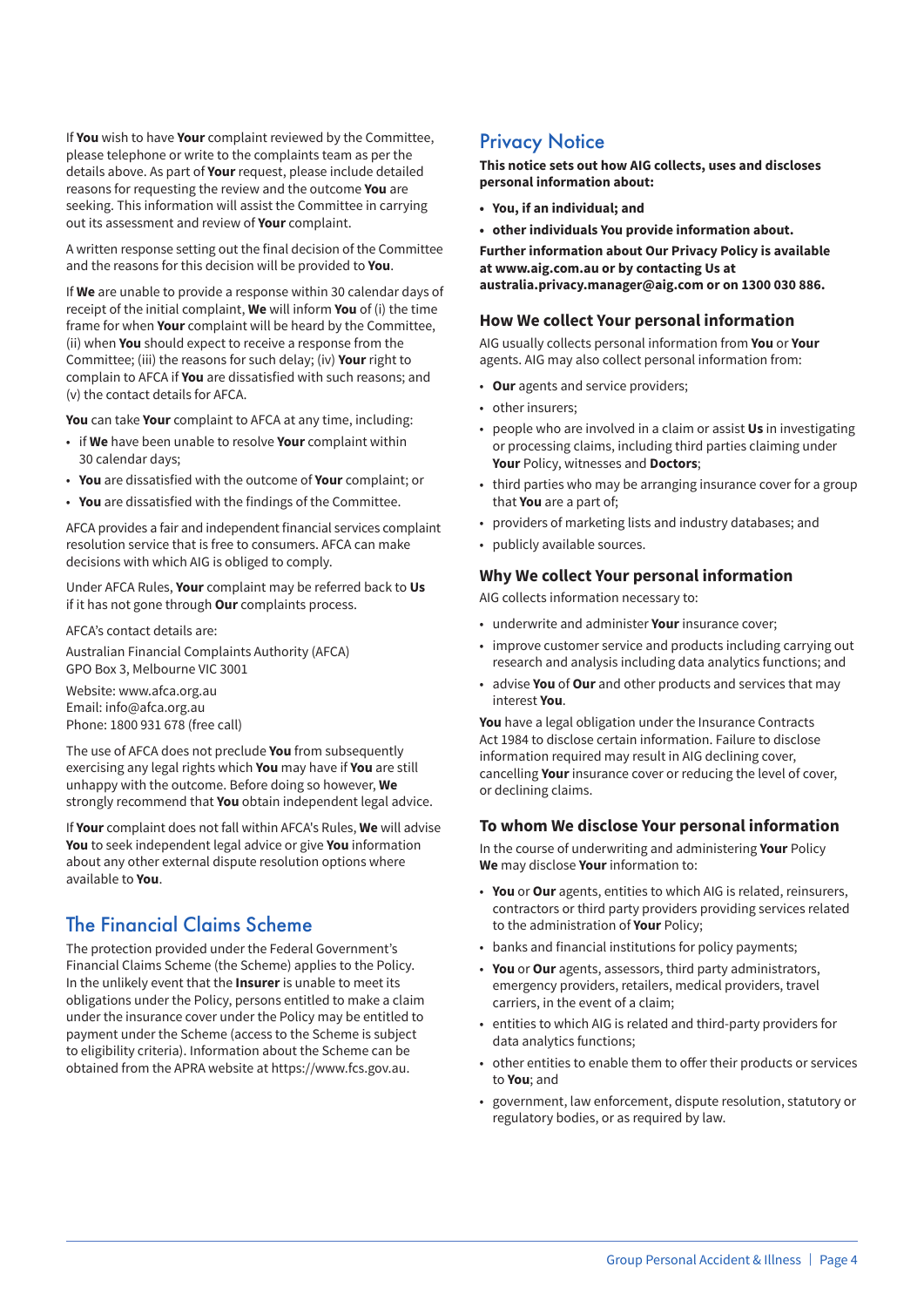AIG is likely to disclose information to some of these entities located overseas, including in the following countries: Canada, Bermuda, Ireland, Belgium, the Netherlands, Germany, France , United States of America, United Kingdom, Singapore, Malaysia, the Philippines, India, Hong Kong, New Zealand as well as any country in which **You** have a claim and such other countries as may be notified in **Our** Privacy Policy from time to time.

**You** may request not to receive direct marketing communications from AIG.

#### **Access to Your personal information**

**Our** Privacy Policy contains information about how **You** may access and seek correction of personal information **We** hold about **You**. In summary, **You** may gain access to **Your** personal information by submitting a written request to AIG.

In some circumstances permitted under the Privacy Act 1988, AIG may not permit access to **Your** personal information. Circumstances where access may be denied include where it would have an unreasonable impact on the privacy of other individuals, or where it would be unlawful.

#### **Complaints**

**Our** Privacy Policy also contains information about how **You** may complain about a breach of the applicable privacy principles and how **We** will deal with such a complaint.

#### **Consent**

**Your** application includes a consent that **You** and any other individuals **You** provide information about consent to the collection, use and disclosure of personal information as set out in this notice.

#### **Updating the PDS**

**We** may need to update or change this PDS from time to time if certain changes occur where required and permitted by law.

**We** may update the Policy by either providing a notice on **Our** website, emailing or notifying **You** by other means of such changes and updates.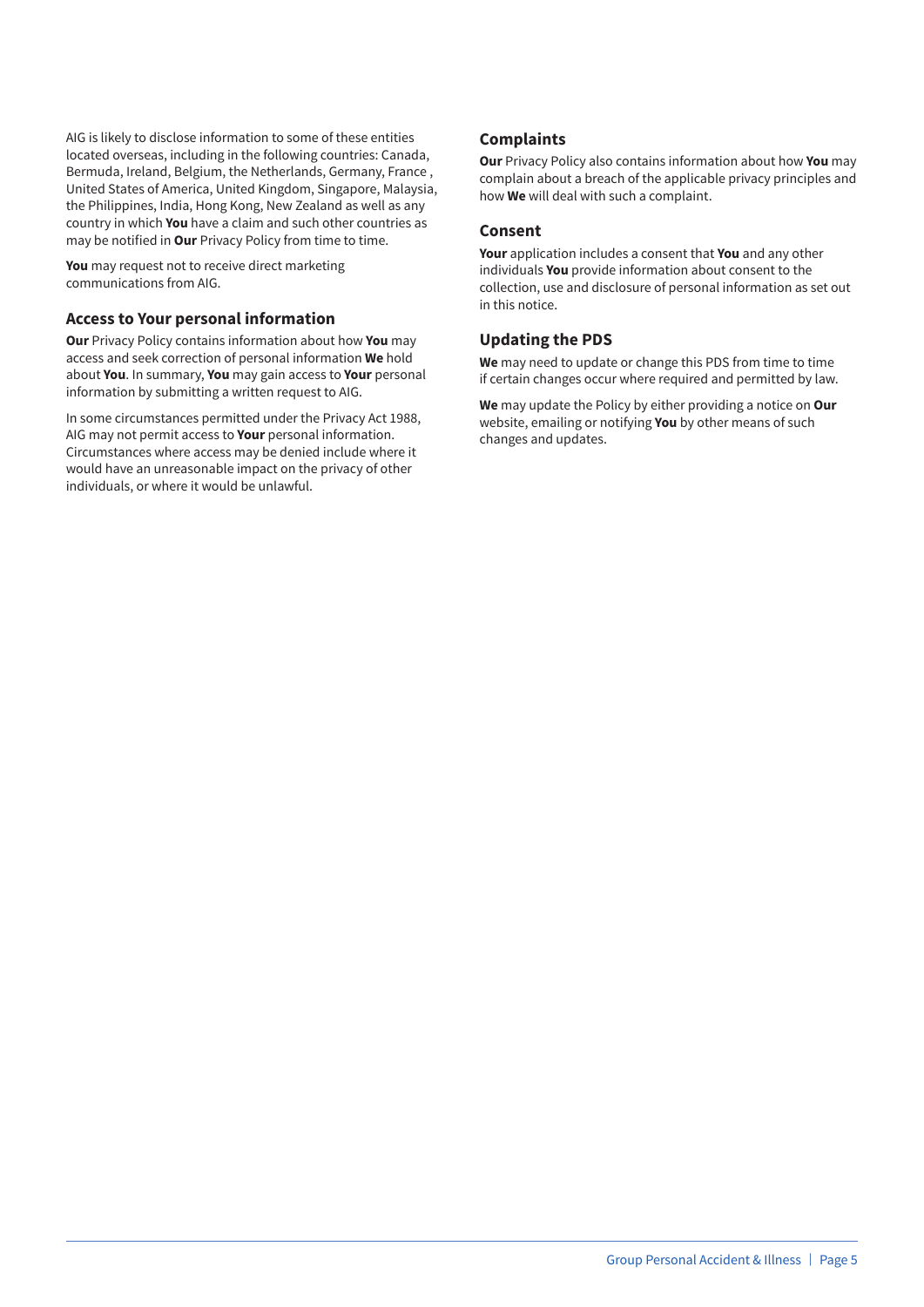## Policy Wording

## Policy Conditions

The **Insured Persons** named in the Application Form/Policy Schedule are insured against **Injury** and/or **Sickness** as shown in the Policy Schedule on the following terms.

## Agreement

All cover is subject to **You** paying or agreeing to pay the premium **We** require, and is subject to all the Terms, Provisos, Conditions and Exclusions of this Policy including the Policy Schedules.

## Your Duty of Disclosure

Before **You** enter into an insurance contract, **You** have a duty of disclosure under the Insurance Contracts Act 1984.

If **We** ask **You** questions that are relevant to **Our** decision to insure **You** and on what terms, **You** must tell **Us** anything that **You** know and that a reasonable person in the circumstances would include in answering the questions.

**You** have this duty until **We** agree to insure **You**.

#### **If You do not tell Us something**

If **You** do not tell **Us** anything **You** are required to tell **Us**, **We** may cancel **Your** contract or reduce the amount **We** will pay **You** if **You** make a claim, or both.

If **Your** failure to tell **Us** is fraudulent, **We** may refuse to pay a claim and treat the contract as if it never existed.

#### **Your duty of disclosure for renewals**

Before **You** renew this contract of insurance, **You** have a duty of disclosure under the Insurance Contracts Act 1984.

If **We** ask **You** questions that are relevant to **Our** decision to insure **You** and on what terms, **You** must tell **Us** anything that **You** know and that a reasonable person in the circumstances would include in answering the questions.

Also, **We** may give **You** a copy of anything **You** have previously told **Us** and ask **You** to tell **Us** if it has changed. If **We** do this, **You** must tell **Us** about any change or tell **Us** that there is no change.

If **You** do not tell **Us** about a change to something **You** have previously told **Us**, **You** will be taken to have told **Us** that there is no change.

**You** have this duty until **We** agree to renew the contract.

#### **If You do not tell Us something**

If **You** do not tell **Us** anything **You** are required to tell **Us**, **We** may cancel **Your** contract or reduce the amount **We** will pay **You** if **You** make a claim, or both.

**If Your failure to tell Us is fraudulent, We may refuse to pay a claim and treat the contract as if it never existed.**

## **Definitions**

- 1. **Close Relative** means a **Spouse/Partner**, parent, parentin-law, step-parent, child, brother, sister, brother- in-law, sister-in-law, daughter-in-law, son-in-law, half-brother, half-sister, fiancé (e), niece, nephew, uncle, aunt, stepchild, grandparent or grandchild.
- 2. **Dependant Children** means the unmarried Dependant Children of the **Insured Person** who are:
	- (a) over 6 months of age and under 19 years of age; or
	- (b) under 25 years of age while they are full-time students at an accredited institution of higher learning;

and at the time of an Event giving rise to a claim under Special Provisions – Additional Benefits 3. Spouse and Dependant Children Benefit of this Policy - are primarily dependant on the **Insured Person** for maintenance and support.

**Dependant Children** includes step or legally adopted children.

- 3. **Doctor** means a medical practitioner or medical specialist who is registered or licenced and is legally qualified to practice medicine under the laws of the country in which they practice other than a medical practitioner or medical specialist who is the **Insured Person**, the **Insured Person's** business partner or agent, the **Insured Person's** employer or employee or a **Close Relative**.
- 4. **Elimination Period** means the period, commencing with the first day of Temporary Total or Partial Disablement for which medical treatment was sought, during which no Compensation is payable.
- 5. **Fingers, Thumbs Or Toes** means the digits of a hand or foot.
- 6. **Foot** means the entire foot below the ankle.
- 7. **Hand** means the entire hand below the wrist.
- 8. **Hospital** means any institution lawfully operated for the care and treatment of sick or injured persons with organized facilities for diagnosis and surgery (including operating theatres) in the same premises, with 24 hours daily nursing service by registered graduate nurses and operated under the supervision of **Doctor**(s).
- 9. **Income** means
	- (a) as regards to a salaried **Insured Person**, the average gross weekly income earned from personal exertion before personal deductions and income tax, but excluding bonuses, commissions, overtime payments and other allowances; or
	- (b) as regards to a T.E.C. (ie total employee cost) or salary package **Insured Person**, the average gross weekly value of the income package earned from personal exertion (including, but not limited to wages, and/ or salary, motor vehicle and/or travelling allowances, club subscriptions and fees, housing loan or rental subsidy, clothing or meal allowances) before personal deductions and income tax, but excluding bonuses, commissions, overtime payments and other allowances; or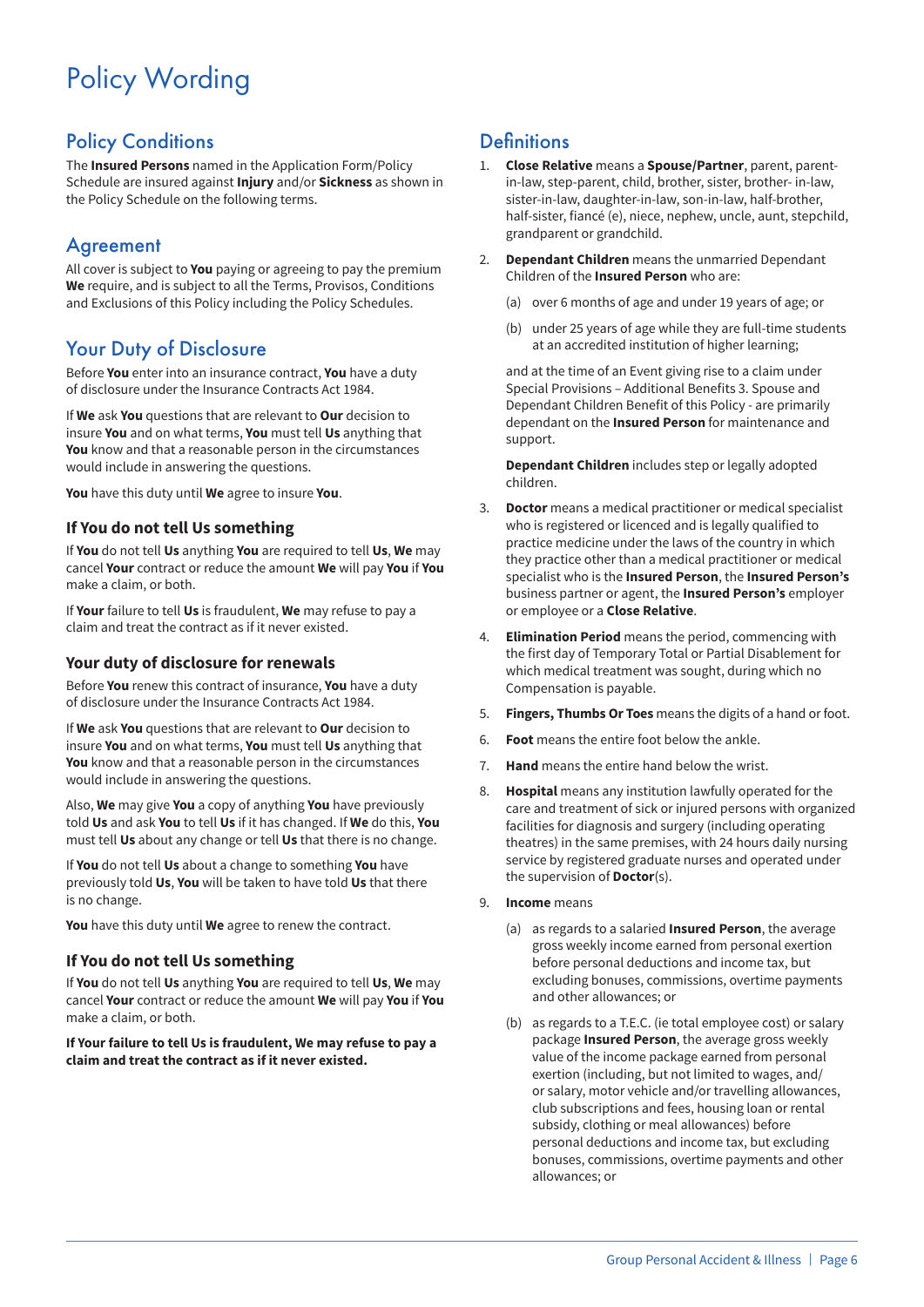(c) as regards to a self-employed **Insured Person**, the average gross weekly **Income** earned from personal exertion after the deduction of all business expenses necessarily incurred in earning that **Income**;

all derived during the 12 calendar month period immediately preceding the **Injury or Sickness** giving rise to the claim under this Policy.

- 10. **Independent Existence** means the ability to dress, bathe, toilet and feed without assistance.
- 11. **Injury** means a bodily injury to an **Insured Person** resulting from an accident caused by violent, external and visible means and occurring independently of any other cause including any pre-existing physical or congenital condition (except **Sickness** directly resulting from medical or surgical treatment rendered necessary by such **Injury**), provided the **Injury**:
	- (a) occurs to an **Insured Person** during a **Policy Period**; and
	- (b) occurs on or after the **Insured Person's** Effective Date of Individual Insurance; and
	- (c) results in any of the Events specified in the Table of Events found within this Policy within 12 calendar months from the date of such **Injury**.
- 12. **Insured Person** means any person(s) who come within the description of the **Insured Persons** appearing in the Policy Schedule, who are nominated by **You** from time to time for insurance under this Policy and with respect to whom premium has been paid or agreed to be paid.
- 13. **Limb** means the entire limb between the shoulder and the wrist or between the hip and the ankle.
- 14. **Paraplegia** means **Permanent** and entire paralysis of both legs and part or whole of the lower half of the body.
- 15. **Permanent** means lasting 12 consecutive months and at the end of that period is c ertified by a **Doctor** as being unlikely to materially improve for the remainder of the **Insured Person's** natural life.
- 16. **Permanent Total Disablement** means total disablement which continues for 12 consecutive months and at that time is certified by a **Doctor** as being unlikely to materially improve and entirely preventing the **Insured Person** forever from engaging in their usual occupation immediately prior to the **Injury** or any occupation for which he or she is reasonably qualified by training, education or experience.
- 17. **Policy Period** means the period shown in the Policy Schedule or subsequent Renewal Notice issued by **Us**.
- 18. **Quadriplegia** means **Permanent** and entire paralysis of both legs and both arms.
- 19. **Sickness** means sickness or disease first contracted by an **Insured Person**, on or after the **Insured Person's** Effective Date of Individual Insurance, which results independently of any other cause in **Temporary Total Disablement**, provided that the **Temporary Total Disablement** occurs during the **Policy Period** and continues for a period of not less than seven consecutive days from the date of commencement of treatment by a **Doctor** who is not the **Insured Person** or a family member.
- 20. **Spouse/Partner** means the husband or wife or any partner of the **Insured Person** who has continuously lived with the **Insured Person** for at least 3 calendar months prior to an Event giving rise to a claim under Special Provisions – Additional Benefits 3. Spouse And Dependant Children Benefit of this Policy.
- 21. **Temporary Partial Disablement** means that as a result of **Injury or Sickness** the **Insured Person** is wholly and continuously prevented from engaging in more than 50% of the duties of his or her usual occupation in Australia, and is under the regular care of and acting in accordance with the instructions or professional advice of a **Doctor** who is not the **Insured Person** or a family member.
- 22. **Temporary Total Disablement** means that as a result of **Injury or Sickness** the **Insured Person** is wholly and continuously prevented from engaging in his or her usual occupation in Australia, and is under the regular care of and acting in accordance with the instructions or professional advice of a **Doctor** who is not the **Insured Person** or a family member.
- 23. **Terrorist Act** means any actual or threatened use of force or violence directed at or causing damage, injury, harm or disruption, or committing of an act dangerous to human life or property, against any individual, property or government, with the stated or unstated objective of pursuing economic, ethnic, nationalistic, political, racial or religious interests, whether such interests are declared or not. Robberies or other criminal acts, primarily committed for personal gain and acts arising primarily from prior personal relationships between perpetrator(s) and victim(s) shall not be considered Terrorist Acts.

Terrorism shall also include any act which is verified or recognized by the (relevant) Government as an act of terrorism.

- 24. **Total Loss** means the **Permanent** and total physical loss of the body part referenced in the Table of Events. Where that body part is a **Limb**, **Hand**, **Foot**, **Finger or Toe**, **Total Loss** means the **Permanent** and total physical loss or loss of use of that body part referenced in the Table of Events, or for an eye entire and irrecoverable loss of sight in that eye or for an ear entire and irrecoverable loss of hearing in that ear or speech entire and irrecoverable loss of speech.
- 25. **War** means war, whether declared or not, or any warlike activities, including use of military force by any sovereign nation to achieve economic, geographic, nationalistic, political, racial, religious or other ends.
- 26. **We/Our/Us/Insurer** means AIG Australia Limited (AIG), ABN 93 004 727 753, AFSL 381686
- 27. **You/Your/Insured** means the **Insured** specified in the Policy Schedule and is the policyholder.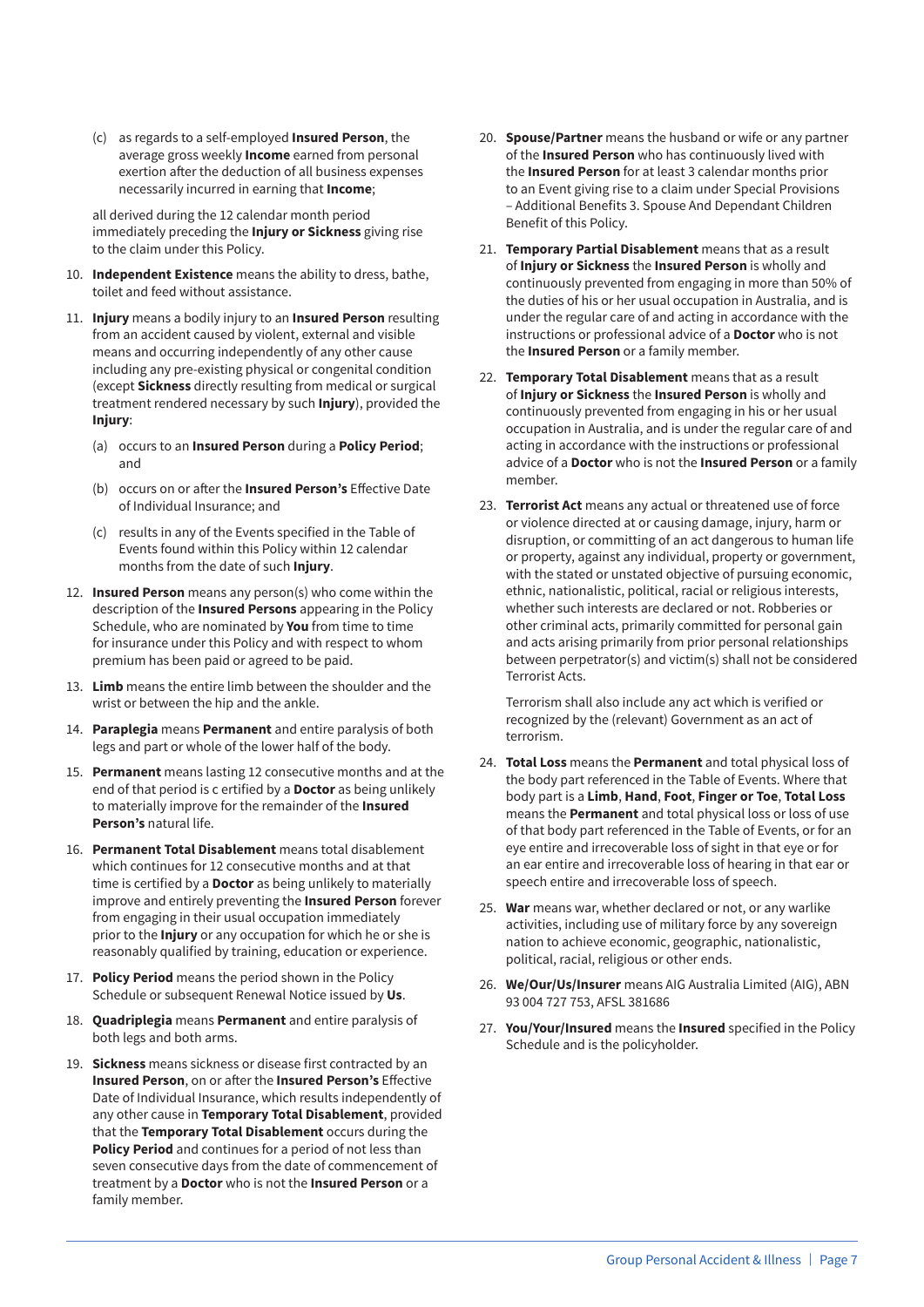## **Exclusions**

This Policy does not apply to any Event arising directly or indirectly out of:

- 1. **War**, civil war, invasion, insurrection, revolution, use of military power or usurpation of government or military power.
- 2. The intentional use of military force to intercept, prevent, or mitigate any known or suspected **Terrorist Act**.
- 3. The **Insured Person** engaging in any aerial activity, except as a passenger and not as a pilot or crew member in any aircraft licenced to carry passengers.
- 4. Intentional self-injury, suicide, or criminal or illegal act of the **Insured Person** who is the subject of the claim.
- 5. Pregnancy, childbirth or miscarriage.
- 6. Sexually transmitted disease, or Acquired Immune Deficiency Syndrome (A.I.D.S.) disease or Human Immunodeficiency Virus (H.I.V.) infection. This Exclusion does not apply to Accidental H.I.V. Infection as described under Special Provisions – Additional Benefits 5. Accidental H.I.V. Infection Benefit.
- 7. Training for or participating as a professional in any sport.
- 8. Racing in or on any motor powered device.
- 9. Radioactive contamination or radioactivity in any form whatsoever whether occurring naturally or otherwise.
- 10. An **Insured Person** suffering from stress or psychiatric condition, including but not limited to depression, anxiety, neurosis, psychosis, mental or emotional stress, physical fatigue, mental disease or associated disorders unless such conditions are being treated by a registered specialist mental health practitioner.

#### **In addition to the above Exclusions**

The **Insurer** shall not be deemed to provide cover and the **Insurer** shall not be liable to pay any claim or provide any benefit hereunder to the extent that the provision of such cover, payment of such claim or provision of such benefit would expose the **Insurer**, its parent company or its ultimate controlling entity to any sanction, prohibition or restriction under United Nations resolutions or the trade or economic sanctions, laws or regulations of the European Union or the United States of America.

### Exposure

If an **Insured Person** suffers an Event as a direct result of exposure to the elements, **We** will pay the Compensation shown for that Event.

### **Disappearance**

If an **Insured Person** disappears and after twelve calendar months their body is not found and it is reasonable to conclude they have died due to an **Insured Injury**, **We** will pay the Compensation shown for Event 1. (Death) subject to such disappearance being reported to the relevant authorities and receipt of a signed undertaking by **You** that any such Compensation shall be refunded if it is later demonstrated that the **Insured Person** did not die as a result of an **Injury**.

## Special Provisions

- 1. Compensation payable under Table of Events Event 1. (Death) is payable to **You**, any other Compensation is payable to the **Insured Person** or as per the benefit terms.
- 2. In respect to Section A Capital Benefits:
	- (a) In the event of multiple Injuries sustained in the same accident and more than one Event can be claimed, only the highest one Event will be compensated.
	- (b) If an **Insured Person** suffers an **Injury** resulting in any one of the Events 2 to 8 **We** will not be liable under this Policy for any subsequent **Injury** to that **Insured Person**.
- 3. Compensation is not payable:
	- (a) For more than one of the Events under Section B and Section C – (Weekly Benefits) in respect of the same period of time.
	- (b) For longer than the Aggregate Period shown in the Policy Schedule in respect of the Events in Section B or Section C – (Weekly Benefits) as regards any one **Injury or Sickness**.
	- (c) Unless as soon as possible after the happening of any **Injury or Sickness** giving or likely to give rise to a claim, the **Insured Person** obtains and follows proper medical advice from a **Doctor** who is not the **Insured Person** or a family member.

#### 4. **Weekly Benefits Limitation**

For each **Insured Person** the Compensation payable under Section B or Section C – (Weekly Benefits) is limited to the amount stated in the Policy Schedule or the **Insured Person's** weekly **Income**, whichever is the lesser.

#### If the **Insured Person**:

- (a) Is entitled to receive weekly or periodical disability benefits under any other policy of insurance; and/or
- (b) Is entitled to receive weekly or periodical disability benefits under any Workcover or Workers Compensation Act or other statutory body or legislation having a similar effect, or under the Wrongs Act, or under any Compulsory Third Party or Motor Vehicle Act, or Transcover or Transport Accident Act or other statutory body or legislation having similar effect; and/or
- (c) Has earned **Income** from any other occupation; and/or
- (d) Has actually received any annual leave, long service leave or sick leave, unless endorsed otherwise; and/or
- (e) Has any sick leave paid as a part of redundancy payments;

then Compensation payable under Section B or Section C – (Weekly Benefits) will be reduced by the amount of the benefits detailed above so as to limit the total of all payments and/or Compensation (inclusive of such benefits) to his or her weekly **Income** or the limit stated in the Policy Schedule whichever is the lesser.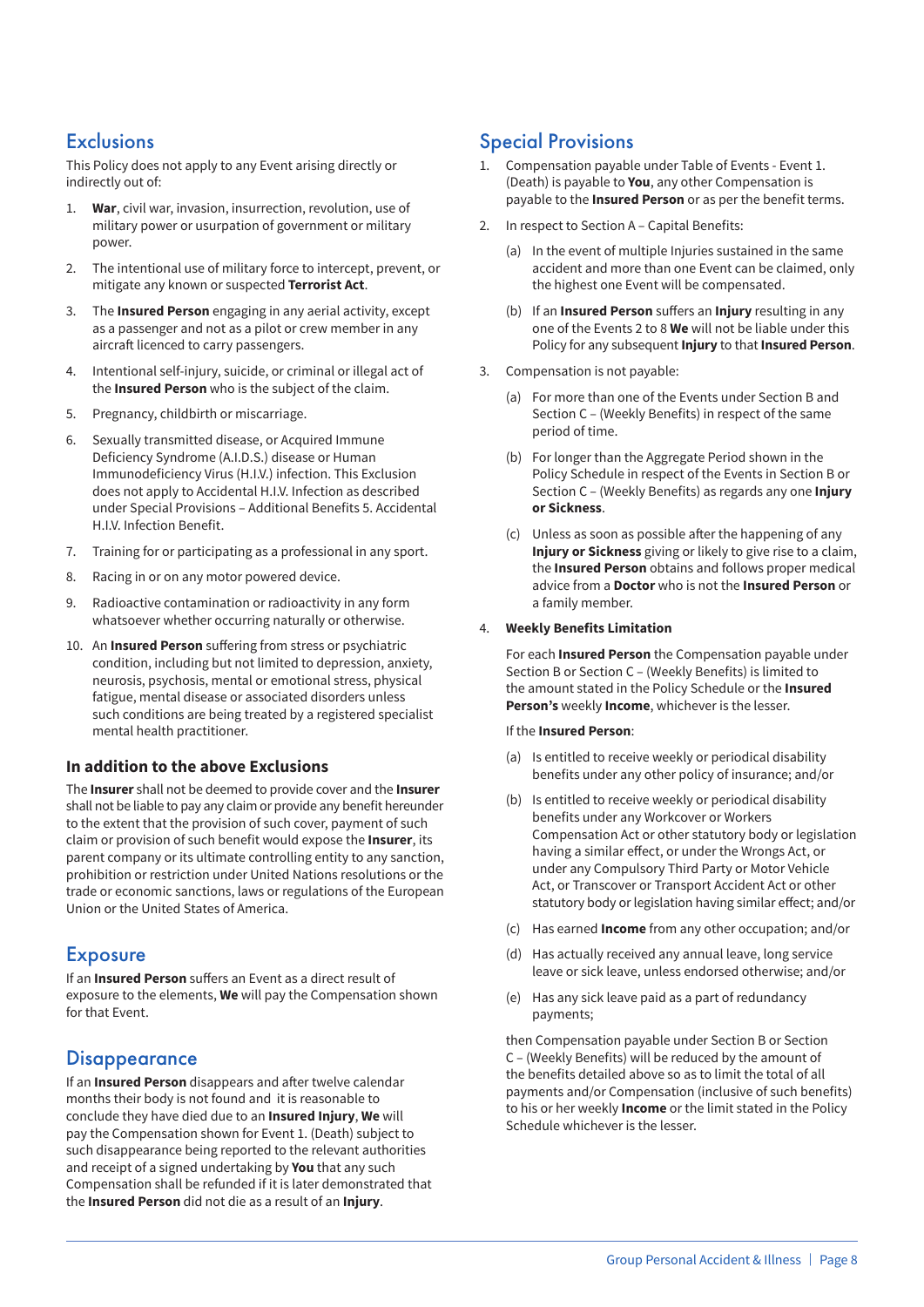#### **For Example:**

**Insured Person** has suffered **Temporary Total Disablement** as a result of an **Injury**, making them eligible for Compensation under the Transport Accident Act. In this case the Compensation paid out under Section B of the policy would be computed as under:

|   |                                                                      | <b>Insured</b><br>Person A                                                        | <b>Insured</b><br>Person B                                                          | <b>Insured</b><br>Person C                                                               | <b>Insured</b><br>Person D                                                          |
|---|----------------------------------------------------------------------|-----------------------------------------------------------------------------------|-------------------------------------------------------------------------------------|------------------------------------------------------------------------------------------|-------------------------------------------------------------------------------------|
| A | Average Weekly Income of the Insured Person (100%)                   | \$1,200                                                                           | \$1,700                                                                             | \$2,000                                                                                  | \$2,500                                                                             |
| B | <b>Cover Limit on AIG policy Schedule</b>                            | $85%$ of<br>Average Weekly<br>Income up to<br>a maximum of<br>\$1,500<br>per week | $100\%$ of<br>Average Weekly<br>Income up to<br>a maximum of<br>\$1,500<br>per week | $85%$ of<br><b>Average Weekly</b><br>Income up to<br>a maximum of<br>\$1,500<br>per week | $100\%$ of<br>Average Weekly<br>Income up to<br>a maximum of<br>\$2,000<br>per week |
| C | Compensation payable under Section B (per week)                      | \$1,020.00                                                                        | \$1,500.00                                                                          | \$1,500.00                                                                               | \$2,000.00                                                                          |
| D | Weekly Compensation from Statutory Laws or other<br>Insurance policy | \$600.0                                                                           | \$0.0\$                                                                             | \$900.0                                                                                  | \$900.0                                                                             |
| E | <b>Income</b> from other occupation                                  | \$200                                                                             |                                                                                     |                                                                                          |                                                                                     |
| F | Adjusted Compensation under this policy Section B<br>(per week)      | \$220.00                                                                          | \$1,500.00                                                                          | \$800.00                                                                                 | \$1,600.00                                                                          |

5. If **You** or the **Insured Person** has lodged a weekly **Income** benefit claim under any weekly or periodical disability benefits under any Workcover or Workers Compensation Act or other Statutory body or legislation having a similar effect, or under the Wrongs Act, or under any Compulsory Third Party or Motor Vehicle Act, or Transcover or Transport Accident Act or other Statutory body or legislation having similar effect and are awaiting determination of the claim, payment of any Compensation under Section B and/or Section C of the Policy shall be calculated with effect from the date of the **Injury** less any applicable **Elimination Period**, subject to the terms and conditions of the Policy.

Payment for Compensation for a claim under Section B and/or Section C will be reduced by the amounts **You** or the **Insured Person** has already received, at the time of the payment of such Compensation as (i) statutory benefits, under applicable laws and statutory bodies referenced above; (ii) **Income** from another occupation; and/or (iii) any annual leave, long service leave or sick leave, unless endorsed otherwise; and/or (iv) sick leave paid as a part of redundancy payments.

When **You** or the **Insured Person** who has received payment of Compensation for a claim under Section B and/ or Section C of the Policy subsequently receives benefits under (i) any Workcover or Workers Compensation Act or other Statutory body or legislation having a similar effect, or under the Wrongs Act, or under any Compulsory Third Party or Motor Vehicle Act, or Transcover or Transport Accident Act or other Statutory body or legislation having similar effect; (ii) **Income** from another occupation ; and/ or (iii) any annual leave, long service leave or sick leave, unless endorsed otherwise; and/or (iv) sick leave paid as a part of redundancy payments, **You** or the **Insured Person** must reimburse to **Us** any difference between the amount

of Compensation actually paid by **Us** under Section B and/ or Section C and the amount of Compensation **We** would have paid had **You** or the **Insured Person** been in receipt of such benefits at the time of payment of the claim for Compensation.

#### 6. **Recurrence of Temporary Total Disablement or Temporary Partial Disablement (Weekly Benefits)**

If an **Insured Person** receives Compensation under Section B or Section C – (Weekly Benefits) and while this Policy is in force suffers a recurrence of **Temporary Total or Temporary Partial Disablement** from the same or related causes within 6 consecutive months of his or her return to his or her occupation on a full time basis, **We** will consider such Disablement to be a continuation of the prior claim period.

The period of recurring Disablement will be aggregated with the prior claim period and will not be subject to a new **Elimination Period**.

#### 7. **Aggregate Limit Of Liability**

- (a) Except as provided under 7.(b), **Our** total liability for all claims arising during any one **Policy Period** will not exceed the amount shown in the Policy Schedule.
- (b) **Our** total liability for all claims arising under this Policy during any one **Policy Period** relating directly to air travel in aircraft whose flights are not conducted in accordance with fixed schedules to and from fixed terminals over established routes will not exceed the amount shown in the Policy Schedule.

#### 8. Age Limits

**We** will not be liable for any Event which happens to an **Insured Person** unless at the date of the Event they are between the ages set out in the Policy Schedule.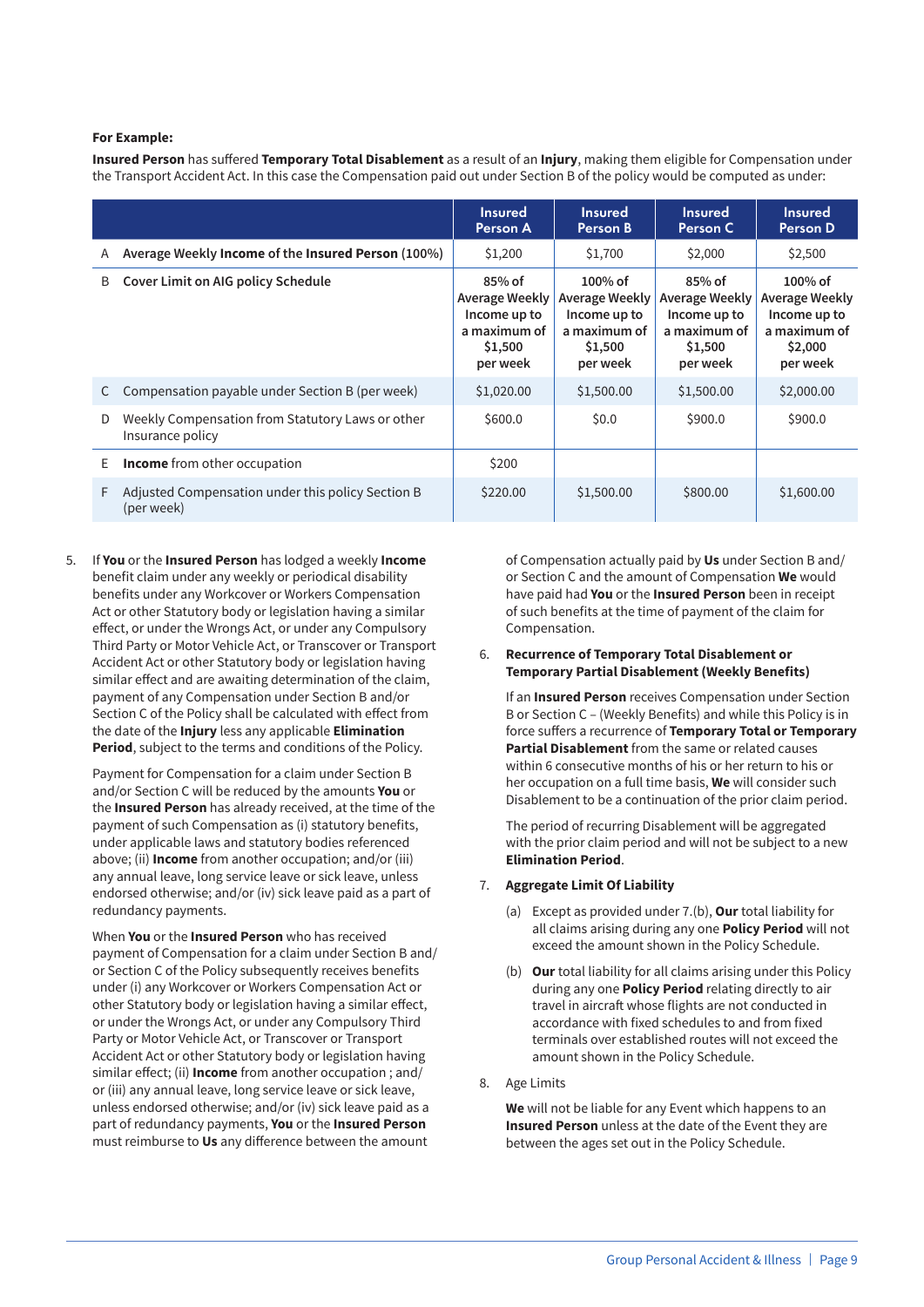## **Conditions**

#### **1. Cover**

This Policy provides the **Insured Person(s)** with Insurance cover under those Sections of the Policy selected by **You** and/or the **Insured Person** in **Your** and/or the **Insured Person's** application for this Insurance. The selected cover is shown in the Policy Schedule.

#### **2. Effective Date Of Individual Insurance**

The Insurance of any **Insured Person** (as specified in the Policy Schedule) will become effective on the latest of the following dates:

- (a) on the commencing date of the First **Policy Period** set out in the Policy Schedule;
- (b) on the date such **Insured Person** becomes eligible for Insurance hereunder;
- (c) where a Proposal is required by **Us**, on the date of **Our** acceptance of the **Insured Person's** written Proposal;

provided always that if such **Insured Person** is not regularly performing all the usual duties of his or her occupation or is not fit to do so on the date his or her proposal for Insurance would otherwise become effective, then this Insurance will only take effect on the date of return to the regular performance of all of his or her usual duties or when he or she is certified fit to do so.

#### **3. Individual Terminations**

The Insurance of any **Insured Person** will immediately terminate on the earliest of the following dates:

- (a) on the date this Policy is terminated;
- (b) on the date the **Insured** requests that such **Insured Person** be deleted as an **Insured Person**;
- (c) on the date that such **Insured Person** leaves or is dismissed from **Your** employment or is retired or pensioned;
- (d) on the premium due date if **You** fail to pay the required premium except as the result of inadvertent error; or
- (e) on the date such **Insured Person** ceases to be eligible for Insurance hereunder.

#### **4. Change Of Occupation**

**You** will give immediate written notice to **Us** of any change in the proportion of occupation classes for more than 10% for the **Insured Persons** and agree to pay an additional premium if applicable.

No claim will be payable in respect of:

- (a) any **Injury or Sickness** arising out of or in the course of an occupation of greater risk than the occupation disclosed in **Your** application to **Us**, unless **We** have agreed to the change in occupation; or
- (b) any **Injury or Sickness** where **We** have been prejudiced by such non-disclosure of change in occupation, to the extent that **We** have been prejudiced by such nondisclosure of change in occupation.

#### **5. Policy Renewal**

This Policy may be renewed with **Our** consent from term to term, by payment of the premium in advance at **Our** premium rate in force at the time of renewal.

#### **6. Cancellation**

- (a) This Policy may be cancelled by **You** at any time by giving **Us** written notice.
- (b) This Policy may be cancelled by **Us** in accordance with Sections 59 and 60 of the Insurance Contracts Act 1984.

When the Policy is cancelled, **We** will refund the proportion of the premium (if applicable) for the unexpired **Policy Period**, after deducting reasonable allowance for our administration costs, Commonwealth taxes and/or charges **We** cannot recover, and benefits already paid or provided under the Policy for the period the Policy was in force.

#### **7. Claims Procedure**

- (a) Written Notice of Claim and supporting medical evidence in the form required by **Us**, and proof of identity, must be given to **Us** within 30 days of the occurrence of any Event where reasonably practicable or otherwise as soon as is reasonably possible. Notice may be given at **Our** Office where the Policy was issued.
- (b) **We** may have the **Insured Person** medically examined at **Our** expense when and as often as **We** may reasonably require in relation to the claim after a claim has been made, or arrange an autopsy unless this is illegal in the country in which the autopsy is to be performed.
- (c) Compensation will be paid as soon as **We** have investigated and verified the information supplied and satisfied Ourselves that the claim falls within the Policy.

#### **8. Australian Law**

This Policy is governed by the Laws of the Australian State or Territory it was issued in and any dispute or action in connection therewith shall be conducted and determined in Australia.

#### **9. Fraudulent Claims**

If any claim is in any respect fraudulent or if any fraudulent means or devices are used by **You** or the **Insured Person** or anyone acting on **Your** or the **Insured Person's** behalf to obtain any benefit under this Policy then any amount payable in respect of such claim shall be forfeited.

#### **10. Subrogation**

In the event of any payment under this Policy, **We** shall be subrogated to all the **Insured**/**Insured Person's** rights of recovery thereof against any person or organisation and the **Insured**/**Insured Person** shall execute and deliver instructions and papers and do whatever else is reasonably necessary to secure such and enable enforcement of such rights. The **Insured**/**Insured Person** shall take no action to prejudice such rights.

#### **11. Tax Or Imposts**

Where the Company is, or believes it will become, liable for any tax or other imposts levied by any Commonwealth or State government, authority or body in connection with this Policy, the Company may reduce, vary or otherwise adjust any amounts (including but not limited to premiums, charges and benefits), under this Policy in the manner and to the extent the Company determines to be appropriate to take account of the tax or impost.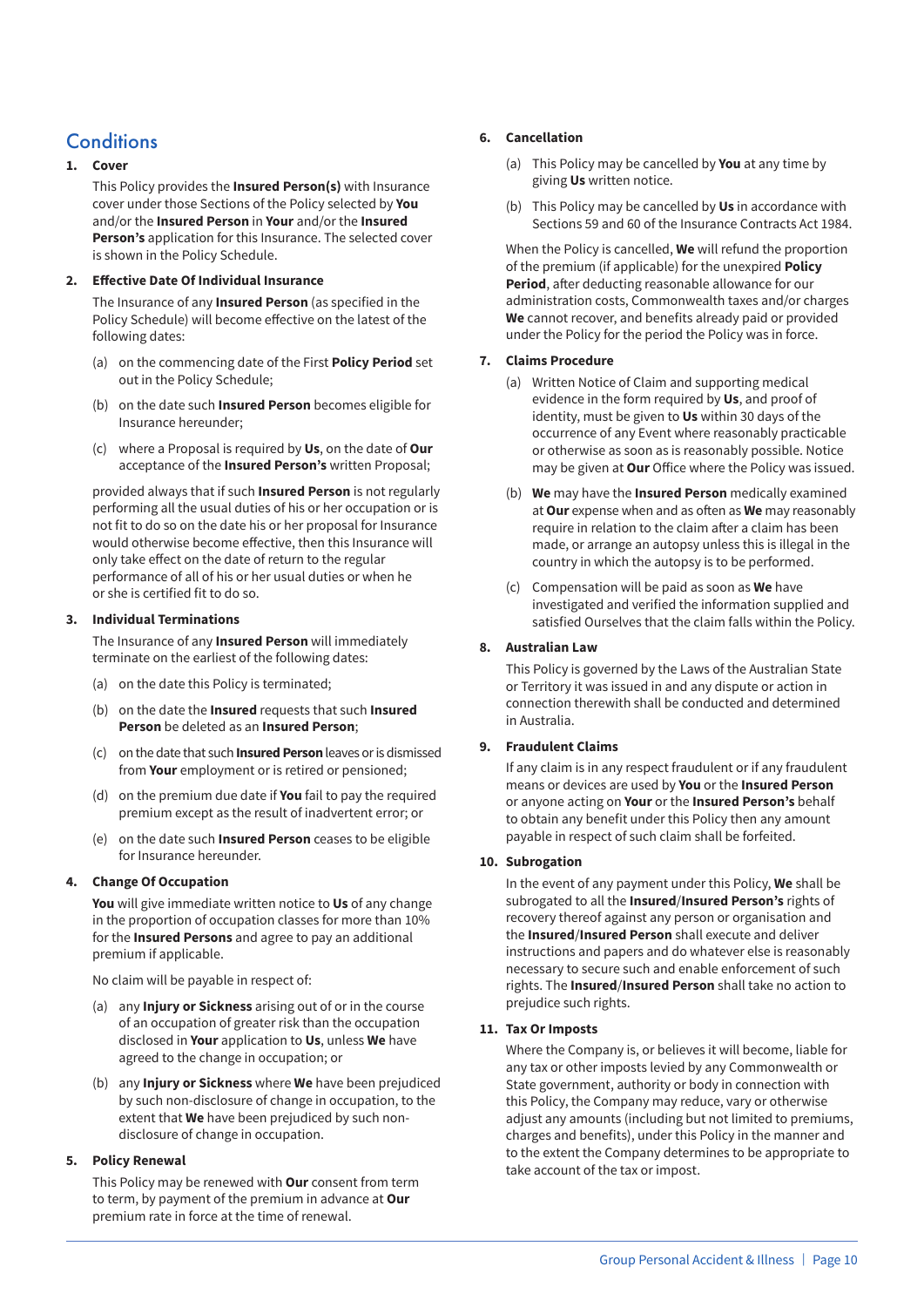## Table of Events

## Section A – Capital Benefits

Cover under this Section is included only for the Events specified in the Policy Schedule. The Compensation for each Event is payable as a percentage of the Capital Sum Insured shown in the Policy Schedule.

|    | <b>The Events</b>                                                                                                                                                  |                                                                                                                                                                                                                                                                                                                                                                                                                                                                                                                                                                                                                                                                                                                                            | <b>The Compensation</b>                    |  |
|----|--------------------------------------------------------------------------------------------------------------------------------------------------------------------|--------------------------------------------------------------------------------------------------------------------------------------------------------------------------------------------------------------------------------------------------------------------------------------------------------------------------------------------------------------------------------------------------------------------------------------------------------------------------------------------------------------------------------------------------------------------------------------------------------------------------------------------------------------------------------------------------------------------------------------------|--------------------------------------------|--|
|    | Injury as defined, resulting in:                                                                                                                                   |                                                                                                                                                                                                                                                                                                                                                                                                                                                                                                                                                                                                                                                                                                                                            |                                            |  |
| 1. | Death                                                                                                                                                              |                                                                                                                                                                                                                                                                                                                                                                                                                                                                                                                                                                                                                                                                                                                                            | 100%                                       |  |
| 2. | Permanent Total Disablement                                                                                                                                        |                                                                                                                                                                                                                                                                                                                                                                                                                                                                                                                                                                                                                                                                                                                                            | 100%                                       |  |
| 3. | Permanent Paraplegia or Quadriplegia                                                                                                                               |                                                                                                                                                                                                                                                                                                                                                                                                                                                                                                                                                                                                                                                                                                                                            | 100%                                       |  |
| 4. | Permanent Total Loss of sight of both eyes                                                                                                                         |                                                                                                                                                                                                                                                                                                                                                                                                                                                                                                                                                                                                                                                                                                                                            | 100%                                       |  |
| 5. | Permanent Total Loss of sight of one eye                                                                                                                           |                                                                                                                                                                                                                                                                                                                                                                                                                                                                                                                                                                                                                                                                                                                                            | 100%                                       |  |
| 6. | Permanent Total Loss of use of two Limbs                                                                                                                           |                                                                                                                                                                                                                                                                                                                                                                                                                                                                                                                                                                                                                                                                                                                                            | 100%                                       |  |
| 7. | Permanent Total Loss of use of one Limb                                                                                                                            |                                                                                                                                                                                                                                                                                                                                                                                                                                                                                                                                                                                                                                                                                                                                            | 100%                                       |  |
| 8. | Permanent Total Loss of the lens of both eyes                                                                                                                      |                                                                                                                                                                                                                                                                                                                                                                                                                                                                                                                                                                                                                                                                                                                                            | 100%                                       |  |
| 9. | Permanent Total Loss of the lens of one eye                                                                                                                        |                                                                                                                                                                                                                                                                                                                                                                                                                                                                                                                                                                                                                                                                                                                                            | 50%                                        |  |
|    | 10. Permanent Total Loss of hearing in<br>(a) both ears<br>(b) one ear                                                                                             |                                                                                                                                                                                                                                                                                                                                                                                                                                                                                                                                                                                                                                                                                                                                            | 75%<br>15%                                 |  |
|    | 11. Third degree burns and/or resultant disfigurement received from fire or chemical reaction<br>which extend to cover more than 40% of the entire external body   |                                                                                                                                                                                                                                                                                                                                                                                                                                                                                                                                                                                                                                                                                                                                            | 50%                                        |  |
|    | 12. Permanent Total Loss of use of four Fingers and Thumb of either Hand                                                                                           |                                                                                                                                                                                                                                                                                                                                                                                                                                                                                                                                                                                                                                                                                                                                            | 70%                                        |  |
|    | 13. Permanent Total Loss of use of four Fingers of either Hand                                                                                                     |                                                                                                                                                                                                                                                                                                                                                                                                                                                                                                                                                                                                                                                                                                                                            | 40%                                        |  |
|    | 14. Permanent Total Loss of use of one Thumb of either Hand<br>(a) both joints<br>(b) one joint                                                                    |                                                                                                                                                                                                                                                                                                                                                                                                                                                                                                                                                                                                                                                                                                                                            | 30%<br>15%                                 |  |
|    | 15. Permanent Total Loss of use of Fingers of either Hand<br>(a) three joints<br>(b) two joints<br>(c) one joint                                                   |                                                                                                                                                                                                                                                                                                                                                                                                                                                                                                                                                                                                                                                                                                                                            | 10%<br>7%<br>5%                            |  |
|    | 16. Permanent Total Loss of use of Toes of either Foot<br>(a) all – one Foot<br>(b) great - both joints<br>(c) great - one joint<br>(d) other than great, each Toe |                                                                                                                                                                                                                                                                                                                                                                                                                                                                                                                                                                                                                                                                                                                                            | 15%<br>5%<br>3%<br>$1\%$                   |  |
|    | 17. Loss of at least 50% of all sound and natural teeth, including capped<br>or crowned teeth, but excluding first teeth and dentures                              | Per tooth                                                                                                                                                                                                                                                                                                                                                                                                                                                                                                                                                                                                                                                                                                                                  | 1% (to \$10,000 in<br>total for all teeth) |  |
|    | 18. Shortening of leg by at least 5cm                                                                                                                              |                                                                                                                                                                                                                                                                                                                                                                                                                                                                                                                                                                                                                                                                                                                                            | 7%                                         |  |
|    | 19. Permanent Partial Disablement not otherwise<br>provided for under Events 8 to 18 inclusive                                                                     | Such percentage of the Capital Sum Insured which corresponds to the<br>percentage reduction in whole bodily function as certified by the Insured<br>Person's treating Doctor, and a Doctor appointed by Us. If the Doctor<br>chosen by Us forms a contrary opinion to that of the Insured Person's<br>treating Doctor, We will seek the opinion of a third independent Doctor<br>who will be appointed by mutual agreement between the parties. In the<br>event of a disagreement between all three (3) Doctors, the percentage<br>reduction in whole bodily function will be the average of the three (3)<br>opinions, subject to the maximum amount We will pay which is seventy-<br>five percent (75%) of the Lump Sum Benefit insured. |                                            |  |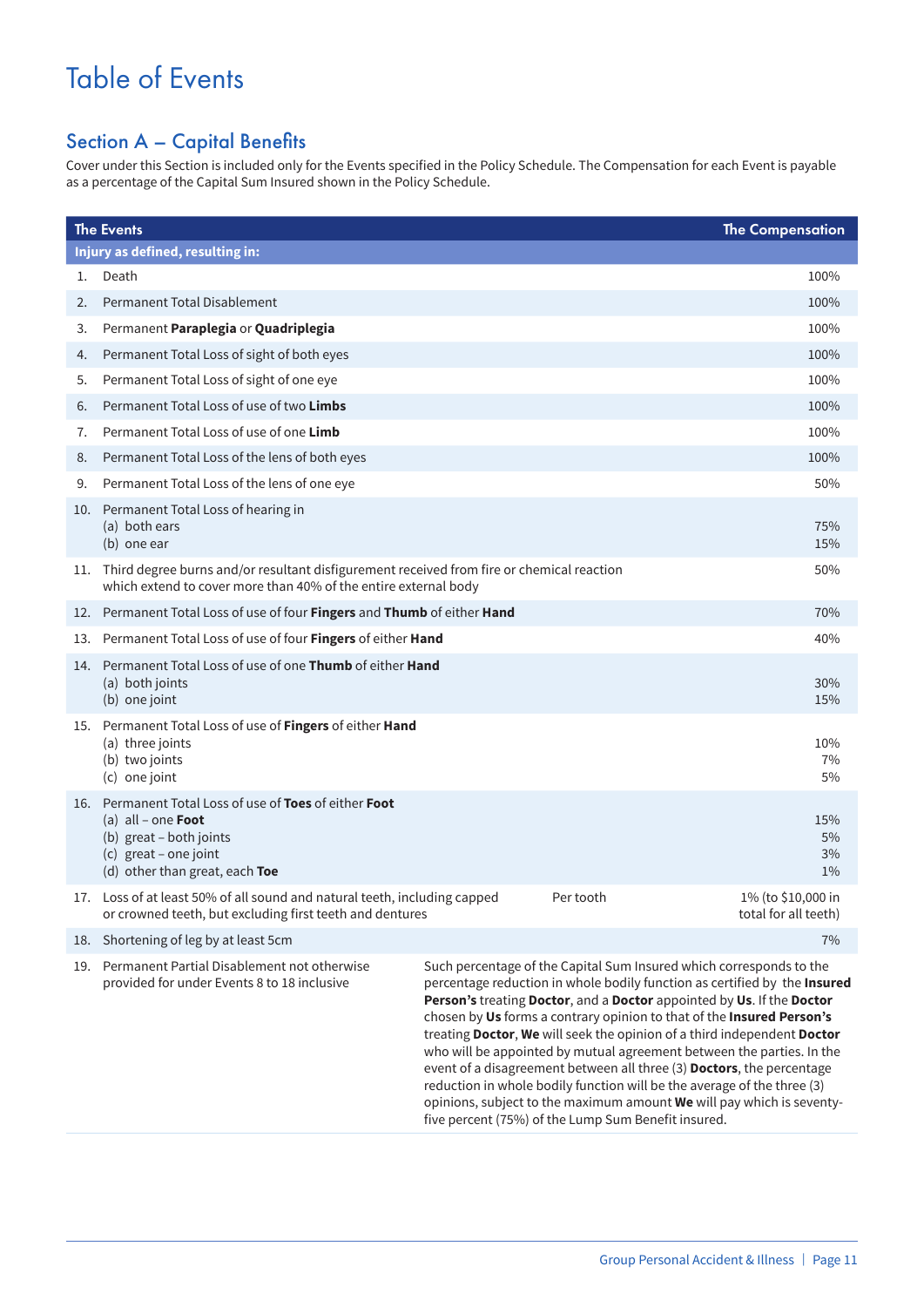## Section B – Weekly Injury Benefit

Cover under this Section is included only if specified in the Policy Schedule.

| <b>The Events</b>                           | <b>The Compensation</b>                                                                                                                                                                                                                                                                                                                                                                                         |  |  |
|---------------------------------------------|-----------------------------------------------------------------------------------------------------------------------------------------------------------------------------------------------------------------------------------------------------------------------------------------------------------------------------------------------------------------------------------------------------------------|--|--|
| Injury as defined, resulting in:            |                                                                                                                                                                                                                                                                                                                                                                                                                 |  |  |
| Temporary Total Disablement<br>20.          | During such Disablement the amount per week specified in the Policy<br>Schedule or Income as defined, whichever is the lesser.                                                                                                                                                                                                                                                                                  |  |  |
| <b>Temporary Partial Disablement</b><br>21. | During such Disablement:<br>(a) if the Insured Person returns to work in a reduced capacity,<br>the Compensation payable shall be the difference between the<br>Compensation for Event 20 per week and the weekly Income earned<br>from personal exertion per week; or<br>(b) if the <b>Insured Person</b> does not return to work, the Compensation shall<br>be 25% of the Compensation for Event 20 per week. |  |  |

## Section C – Weekly Sickness Benefit

Cover under this Section is included only if specified in the Policy Schedule.

| <b>The Events</b>                           | <b>The Compensation</b>                                                                                                                                                                                                                                      |  |  |
|---------------------------------------------|--------------------------------------------------------------------------------------------------------------------------------------------------------------------------------------------------------------------------------------------------------------|--|--|
| <b>Sickness as defined, causing:</b>        |                                                                                                                                                                                                                                                              |  |  |
| Temporary Total Disablement<br>22.          | During such Disablement the amount per week specified in the Policy<br>Schedule or <b>Income</b> as defined, whichever is the lesser.                                                                                                                        |  |  |
| <b>Temporary Partial Disablement</b><br>23. | During such Disablement, if the Insured Person returns to work in a<br>reduced capacity, the Compensation payable shall be the difference<br>between the Compensation for Event 22 per week and the weekly Income<br>earned from personal exertion per week. |  |  |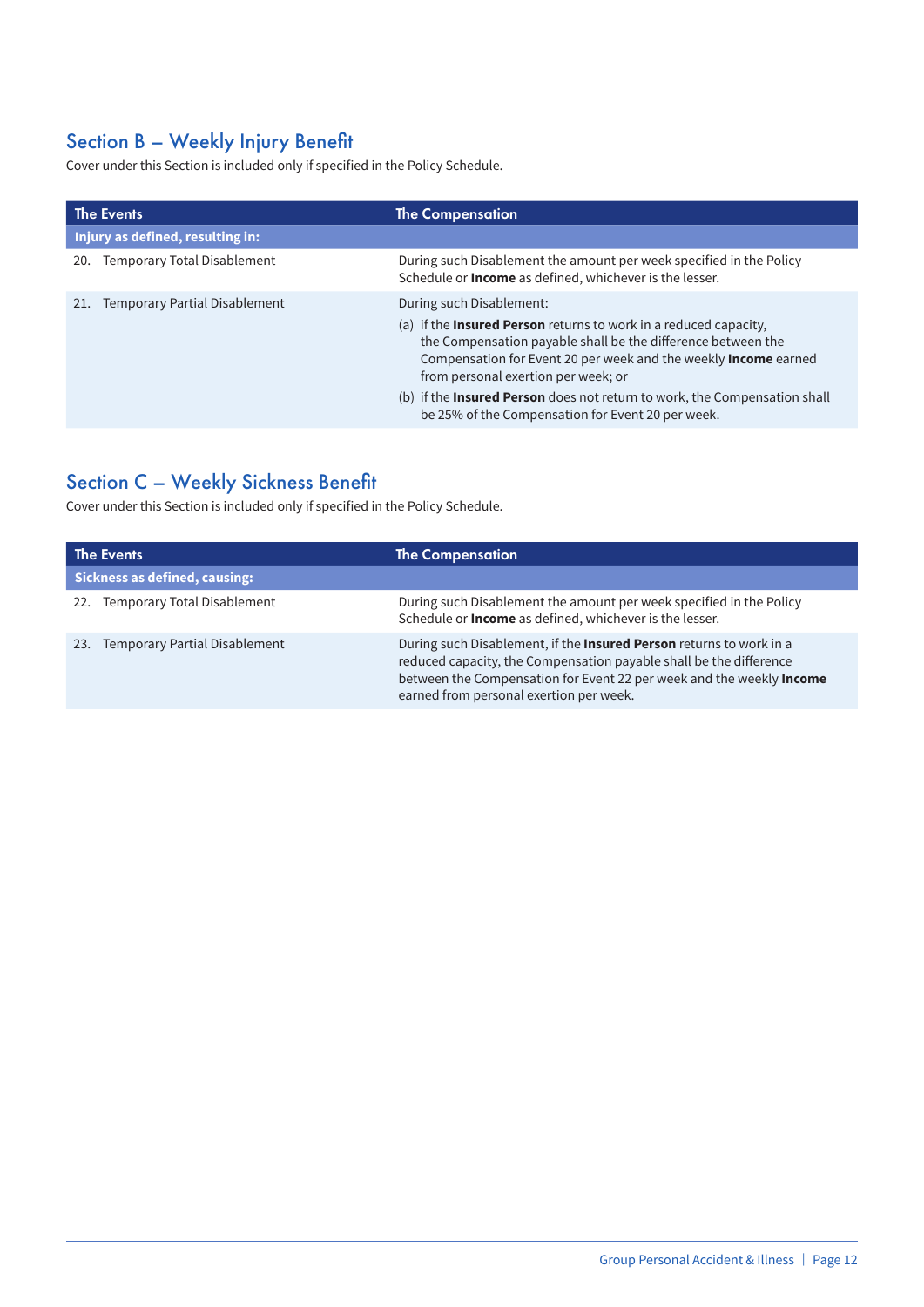## Section D – AIG Care Plus Benefits

#### **1. Lump Sum Overseas Surgical Benefits for Injury**

If an **Insured Person** sustains an **Injury** whilst overseas which directly results in any of the Events listed below, **We** will pay a lump sum benefit as listed:

| The Events |                                                                  | <b>Benefit</b> |
|------------|------------------------------------------------------------------|----------------|
|            | Brain surgery                                                    | \$20,000       |
|            | Amputation of a limb                                             | \$20,000       |
| 3.         | Fracture of a limb requiring open reduction                      | \$5,000        |
| 4.         | Any other surgical procedure performed under general anaesthetic | \$2,500        |

#### **Conditions**

- 1. Cover is only provided under this benefit for surgical procedures undertaken outside of Australia.
- 2. The maximum Compensation **We** will pay under this benefit is \$20,000 for any single **Injury**.

#### **Exclusions**

This Benefit does not apply to any Event arising directly or indirectly out of:

1. Any type of illness, disease, infection or contagion, even if contracted through **Injury**, except that this Exclusion shall not apply to any accidental needle stick injuries, medically acquired infections or blood poisoning.

#### **2. Lump Sum Overseas Surgical Benefits for Sickness**

If an **Insured Person** suffers a **Sickness** whilst overseas which directly results in any of the Events listed below, **We** will pay a lump sum benefit as listed:

| The Events |                                                                  | <b>Benefit</b> |
|------------|------------------------------------------------------------------|----------------|
|            | Open heart surgery                                               | \$20,000       |
|            | Brain surgery                                                    | \$20,000       |
|            | Abdominal surgery performed under general anaesthetic            | \$5,000        |
| 4.         | Any other surgical procedure performed under general anaesthetic | \$2,500        |

#### **Conditions**

- 1. Cover is only provided under this benefit for surgical procedures undertaken outside of Australia.
- 2. The maximum Compensation **We** will pay under this benefit is \$20,000 for any single **Sickness** event.

#### **3. Broken Bones**

If an **Insured Person** sustains an **Injury** which directly results in any of the Broken Bones listed below as diagnosed by a **Doctor** within 30 days from the date of *Injury*, We will pay a lump sum benefit as listed below as a percentage of \$7,500 (maximum benefit):

| <b>Broken Bones</b><br><b>Benefit</b> |                                                                                                                                   |      |
|---------------------------------------|-----------------------------------------------------------------------------------------------------------------------------------|------|
| 1.                                    | Neck, skull or spine ( <b>Complete Fracture</b> )                                                                                 | 100% |
| 2.                                    | Hip                                                                                                                               | 75%  |
| 3.                                    | Jaw, pelvis, leg, ankle or knee (Complete Fracture or All Other Fractures)                                                        | 50%  |
| 4.                                    | (a) Cheekbone, shoulder; or<br>(b) Neck, skull or spine (Simple Fracture, Hairline fracture or All Other Fractures)               | 30%  |
| 5.                                    | Arm, elbow, wrist or rib(s) (Complete Fracture or All Other Fractures)                                                            | 25%  |
| 6.                                    | Jaw, pelvis, leg, ankle or knee (Simple Fracture or Hairline Fracture)                                                            | 20%  |
| 7.                                    | Nose or collar bone                                                                                                               | 20%  |
| 8.                                    | Arm, elbow, wrist or rib(s) (Simple Fracture or Hairline Fracture)                                                                | 10%  |
| 9.                                    | (a) Hand, $\text{Foot}$ ;<br>(b) <b>Finger(s)</b> and <b>Thumb</b> of the same <b>Hand</b> ; or<br>Toe(s) of the same Foot<br>(c) | 7.5% |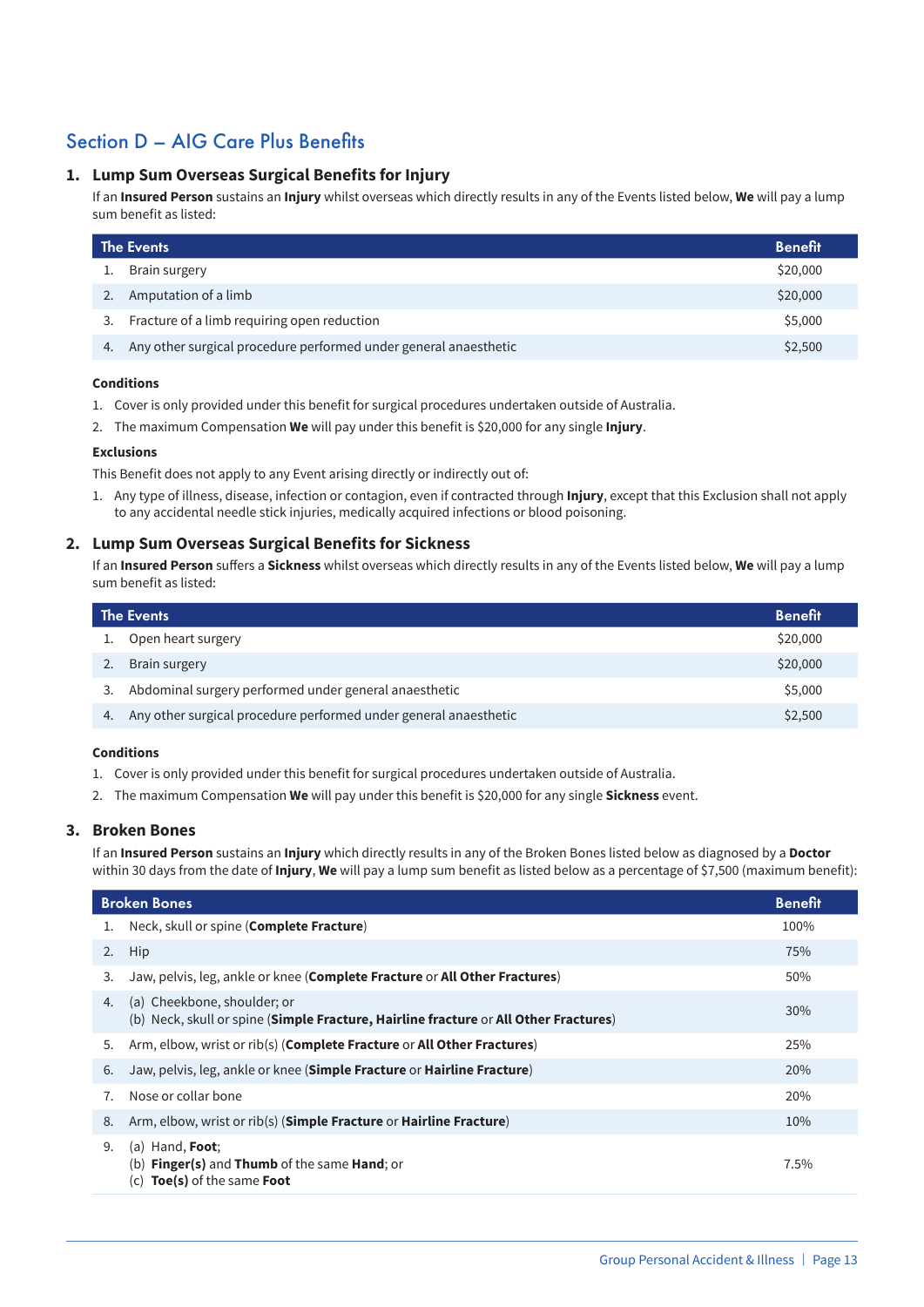#### **Definitions**

- i. **Complete Fracture** means a fracture in which the bone is broken completely across and no connection is left between the pieces.
- ii. **Hairline Fracture** means mere cracks on the bone.
- iii. **Simple Fracture** means a fracture in which there is a basic and uncomplicated break in the bone and which in the opinion of the **Doctor** requires minimal and uncomplicated medical treatment.
- iv. **All Other Fractures** means any fracture other than a **Complete Fracture, Simple Fracture** or **Hairline Fracture**.

#### **Conditions**

- i. The maximum Compensation payable for this Benefit is \$7500 for any single **Injury** event.
- ii. **We** will pay for the fracture of a body part listed in the table above only once regardless of the number of fractures sustained to one or more appendages of the same body part of the appendicular skeleton.
- iii. **We** will pay for the fracture of a body part listed in the table above only once regardless of the number of fractures sustained
	- a. to one or more **Fingers or Toes** of the same hand or leg
	- b. to one or more ribs
	- c. to one or more parts of the spine

#### **4. Guaranteed Payment Benefit**

If an **Insured Person** sustains an **Injury or Sickness** which directly results in Weekly Injury and Sickness Benefits under Section B or Section C for Events 20 or 22, **We** will pay the first twelve (12) consecutive weeks of the applicable Benefit in advance to the **Insured Person** if a **Doctor** certifies with sufficient supporting documentation that due to the severity of the **Injury or Sickness** the total period of the **Temporary Total Disablement** will be a minimum of twenty-six (26) consecutive weeks.

#### **Conditions**

- 1. Satisfactory medical evidence needs to be provided by a **Doctor**, certifying that the total period of the **Temporary Total Disablement** will be a minimum of twenty-six (26) consecutive weeks.
- 2. For this benefit to be payable at the time of the original medical assessment of the **Injury or Sickness**, there must be no possibility of earlier return to work through rehabilitation, provision of light duties with the employer, medical treatments or other means.
- 3. **We** will require a signed undertaking that if the claim does not run for the advance payment period, the **Insured Person** will refund the portion of the guaranteed payment that they were not entitled to receive.

#### **5. Loss of Teeth Benefit**

If an **Insured Person** sustains an **Injury** which directly results in the loss of at least 50% of all sound and natural teeth, including capped and crowned teeth but excluding first teeth and dentures, **We** will pay \$250 per tooth, up to a maximum of \$2,000 per single **Injury** event.

For the purpose of this Benefit, a tooth means a sound and natural permanent tooth and does not include first or milk teeth, dentures, implants and dental fillings.

#### **Exclusions**

This Benefit is not payable for injuries occurring to unsound and/or unnatural teeth or resulting from eating activities (e.g. biting and chewing).

#### **6. Accommodation and Transport Expense Benefit**

If an **Insured Person** sustains an **Injury** which results in hospitalisation as an in-patient, which is more than 100 kilometres from the **Insured Person's** normal place of residence, **We** will reimburse the actual and reasonable transport and/or accommodation expenses incurred by their **Spouse/Partner** and/or **Dependant Children** for travel to and from the **Hospital** or to stay with the **Insured Person** during their hospitalisation period, up to a maximum of \$10,000 per single **Injury** event.

#### **7. Coma Benefit**

If the **Insured Person** sustains **Injury** resulting in a continuous unconscious state which is diagnosed by a **Doctor** to be a comatose state, for a minimum period of 3 consecutive days whilst hospitalised as an inpatient, **We** will pay a benefit of \$50 for each day the **Insured Person** remains in this comatose state during their hospitalisation period, up to a maximum of \$5,000 per single **Injury** event.

#### **Conditions**

1. The **Insured Person** must be in the **Hospital** for the duration of the comatose state for any benefits to be payable.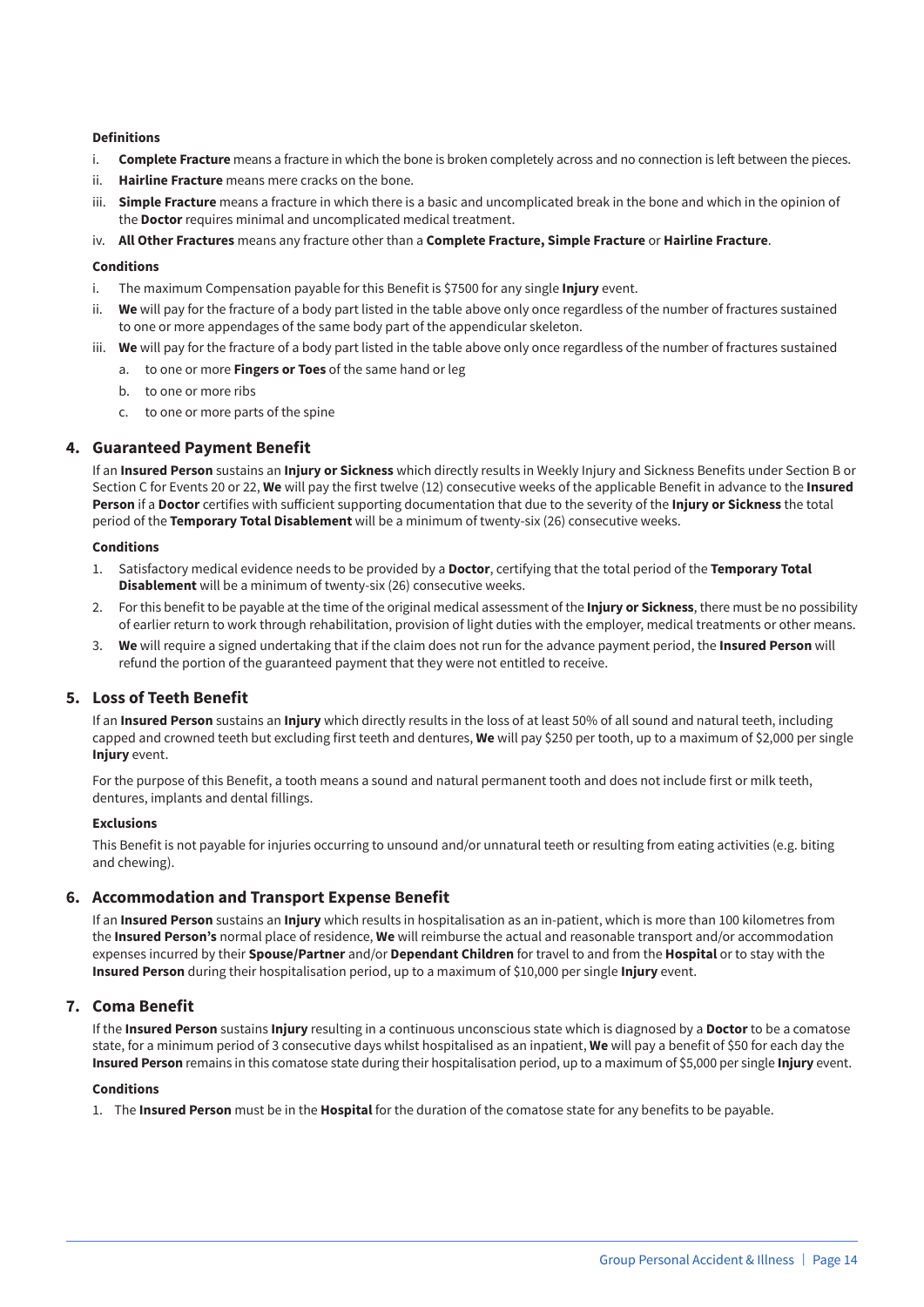#### **8. Domestic Help Benefit**

If an **Insured Person** sustains an **Injury** resulting in a valid claim under Section B – Weekly Benefits - Events 20 or 21, **We** will pay subject to the **Elimination Period** stated on the Policy Schedule, a maximum benefit of up to \$500 per week not exceeding 52 weeks for any one Event, to reimburse up to 80% of actual costs, incurred for reasonable and necessary professional services carried out by persons, other than members of the **Insured Person's** family or **Close Relatives** or other persons permanently residing with the **Insured Person**, to help the injured **Insured Person** with household duties provided such services are certified by the **Insured Person's Doctor** as being necessary for the **Insured Person's** recovery.

#### **9. Education Fund Benefit**

If the **Insured Person** suffers an **Injury** resulting in a valid claim under Section A – Capital Benefits – Event 1, **We** will reimburse the actual costs of the current year's school or university fees up to \$5,000 for each surviving **Dependant Child**, up to a maximum of 3 **Dependant Children** per **Insured Person**. This benefit has to be claimed within 12 months from the date of Event 1.

#### **10. Funeral Expenses Benefit**

If an **Insured Person** suffers an **Injury** resulting in a valid claim under Section A – Capital Benefits - Event 1, **We** will either reimburse the necessary and reasonable expenses incurred for:

- a) a burial or cremation or
- b) the cost of returning the **Insured Person's** body or ashes to their home town,

up to a maximum of \$10,000.

#### **11. Independent Financial Advice Benefit**

If an **Insured Person** sustains an **Injury** which results in a valid claim under Section A – Capital Benefits - Events 1 - 8, and at **Your** written request, **We** will pay **You** or the **Insured Person** up to a maximum of \$7,500 for the necessary and reasonable expenses incurred for receiving professional financial, taxation and/or investment advice in respect of the benefit paid under Events 1-8, as applicable.

#### **Conditions**

1. The advice must be provided by a licenced independent financial advisor who is not **Your** employee or a **Close Relative** of the **Insured Person**.

#### **12. Executor Emergency Cash Advance**

If an **Insured Person** sustains an **Injury** resulting in death, **We** will upon the written request for financial assistance by the executor of the **Insured Person's** estate, advance **You** or the executor up to \$15,000 whilst the administration of the **Insured Person's** estate is being arranged.

#### **Conditions**

- 1. Any cash advance under this benefit will be subject to reasonable evidence regarding the cause of death being a covered **Injury**.
- 2. Any payments made by **Us** against this Benefit will be deducted from the final Compensation paid out to the **Insured Person's** estate under Section A – Capital Benefits - Event 1

#### **13. Home/Vehicle Modification Benefit**

If an **Insured Person** sustains an **Injury** which results in a valid claim under Section A – Capital Benefits - Events 2 to 8 that requires the **Insured Person** to modify their car and/or existing residence including but not limited to the installation of ramps for external or internal wheel chair access, internal guide rails, emergency alert system and similar disability aids necessary for the sole purpose of assisting with their mobility and to perform daily lifestyle activities (i.e. driving, washing, cooking, bathing and dressing), **We** will pay 80% of the cost incurred for such renovations to a maximum of \$10,000.

It is important that **You** tell **Us** if **You** expect to incur costs under this additional benefit before doing so, so that **We** can inform **You** whether **We** agree that they are reasonable.

#### **Conditions**

This Benefit is only payable:

- 1. where such modifications are undertaken with **Our** prior written confirmation of the **Insured Person's** attending **Doctor**; and
- 2. in respect of one residence and one personal vehicle only.
- 3. if the expenses incurred for modifications and installations are submitted to **Us** within 12 consecutive months from the date a claim is paid under the applicable Event 2 to 8.
- 4. if renovations are carried out by a qualified and licenced tradesperson.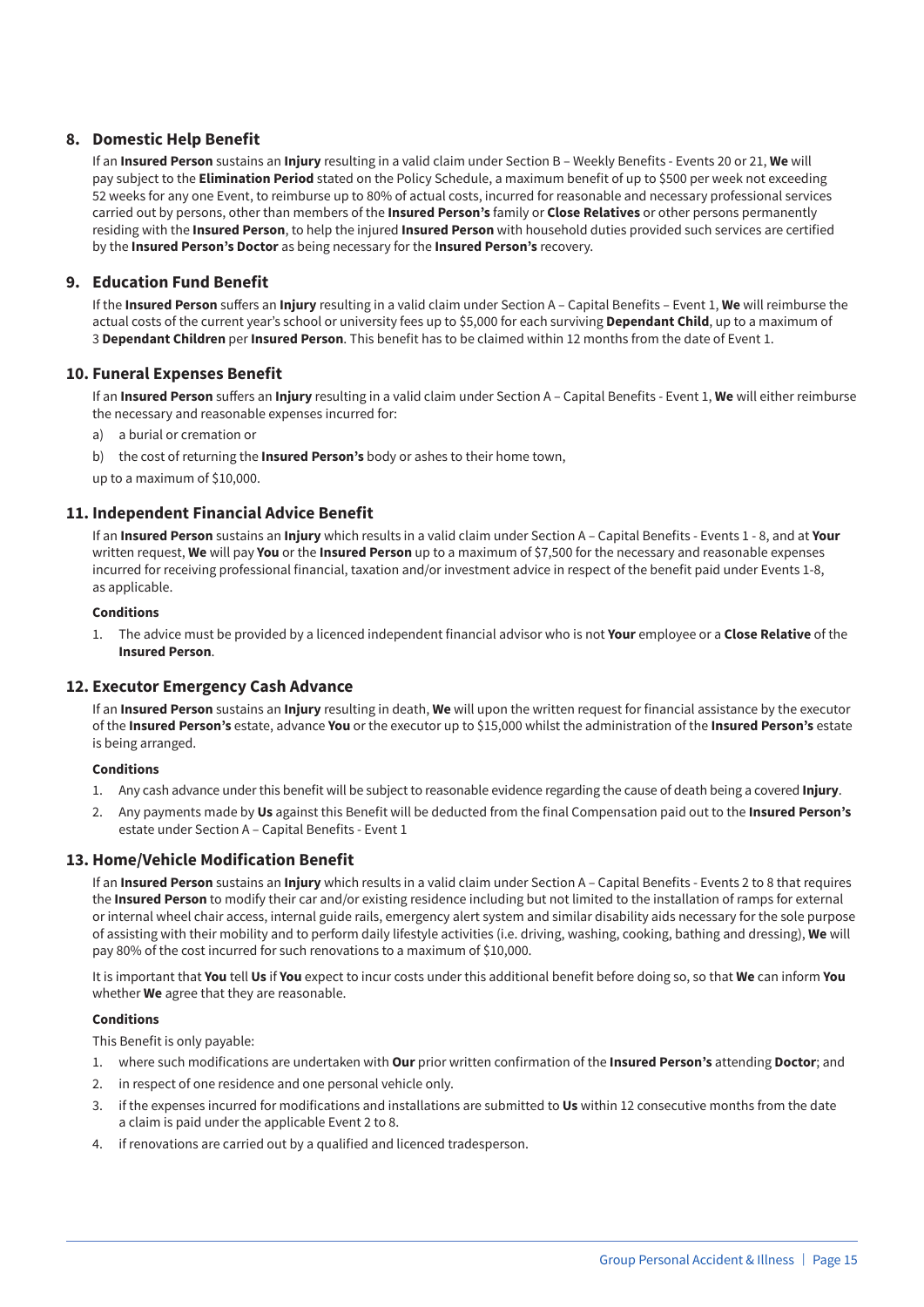#### **14. Premature Birth/Miscarriage Benefit**

If an **Insured Person** sustains an **Injury** which results in either a premature childbirth (prior to 26 weeks gestation) or miscarriage, as certified by the **Insured Person's Doctor**, **We** will pay a maximum Compensation of \$5,000 per single **Injury** event.

#### **15. Spouse/Partner Employment Training Benefit**

If an **Insured Person** sustains an **Injury** which results in a valid claim under Section A – Capital Benefits - Events 1 to 8, **We** will pay up to a maximum of \$15,000 for actual and reasonable costs incurred for an **Insured Person's Spouse/Partner** to attend training for the purpose of obtaining or refreshing skills to gain employment and/or improve employment prospects within 24 months from the date of **Injury**.

#### **16. Student Tutorial Benefit**

If the **Insured Person**, who is also a student, sustains an **Injury or Sickness** which results in a valid claim under Section B and C – Weekly Benefits - Events 20 to 23 that entirely prevents them from attending registered classes, **We** will reimburse 85% of the costs reasonably and necessarily incurred for home tutorial services up to a maximum of \$500 per week for a maximum of 26 consecutive weeks from the date of **Injury or Sickness** diagnosed.

#### **Conditions**

- 1. The **Insured Person** is registered as a full time student at a recognised educational institution.
- 2. Home tutorial services must be carried out by persons other than the **Insured Person's Close Relative** or persons permanently living with the **Insured Person**.

#### **17. Unexpired Membership Benefit**

If an **Insured Person** sustains an **Injury** which results in a valid claim for Events under Section A or for Events under Section B of the Table of Events and where a **Doctor** certifies that the **Injury** prevents the **Insured Person** from continuing their participation in a sport or gym activity for which they have pre-paid an annual membership, association or registration fee, **We** will pay the **Insured Person** a pro-rata refund of the un-refundable portion of such fees paid for the current season or year up to a total maximum of \$3,000.

#### **18. Chauffeur Benefit**

If the **Insured Person** sustains an **Injury or Sickness** for which Benefits are payable under Section B and C – Weekly Benefits - Events 20 to 23, **We** will reimburse **You** or the **Insured Person** up to \$100 per day to a maximum of \$2,500 for hiring chauffeur services or a taxi service to and from the **Insured Person's** usual place of work and their usual place of residence if the **Insured Person** recovers sufficiently to return to work but is certified by a **Doctor** as being unable to drive a vehicle or travel on public transport.

#### **19. Childcare Benefit**

If an **Insured Person** sustains an **Injury** resulting in a valid claim under Section A – Capital Benefits - Events 2 to 10, rendering them unable to care for their **Dependant Children** as certified by their **Doctor**, **We** will reimburse the **Insured Person** the actual expenses up to a maximum of \$500 per week, regardless of the number of **Dependant Children**, necessarily incurred for the services of a registered childcare provider for their dependant child(ren).

#### **Conditions**

- 1. The maximum period this benefit can be claimed for will be 26 weeks and must be incurred within 24 months from the date of the **Injury**.
- 2. This benefit will only reimburse in respect of additional costs that would not otherwise have been incurred.
- 3. Any childcare expense subsidy available from the relevant government agencies will be deducted from any benefit payable under this section.

#### **20. Corporate Image Protection**

If the **Insured Person** sustains an **Injury**, and in **Our** opinion this is likely to result in a valid claim under Section A – Capital Benefits - Events 1 or 2, **We** will reimburse **You** up to a maximum of \$15,000 for any single **Injury** event, for costs (other than **Your** own internal costs) incurred for the engagement of image and/or public relations consultants; and/or the release of information through the media.

#### **Conditions**

1. Costs must be incurred directly in connection with such an **Injury**, to protect and/or positively promote **Your** business and image and are subject to **You** giving **Us** a signed undertaking that any amount paid to **You** will be repaid to **Us** if it is later found that a valid claim did not eventuate.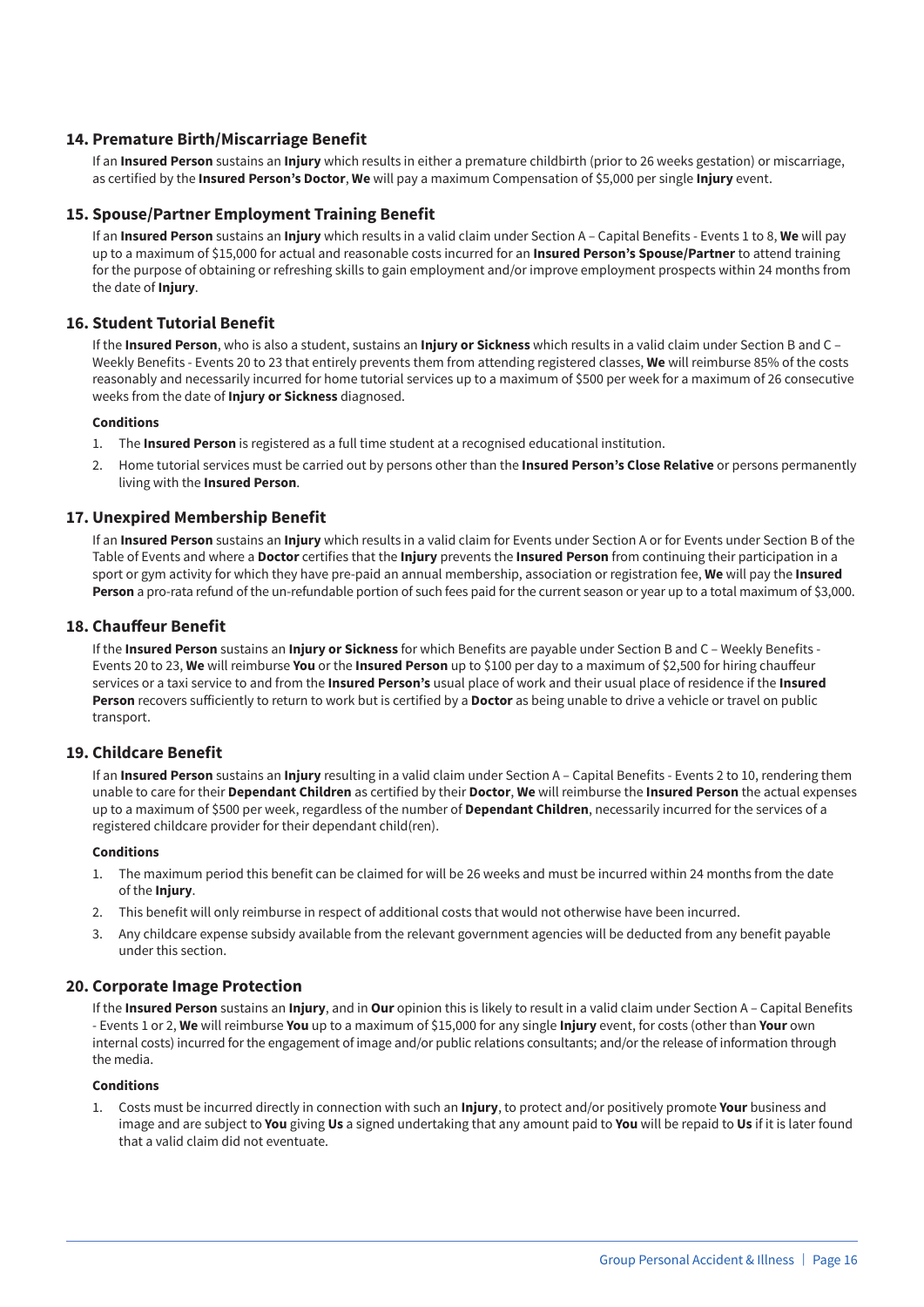#### **21. Replacement Staff/Recruitment Costs**

If an **Insured Person** sustains an **Injury** and in **Our** opinion this is likely to result in a valid claim under Section A – Capital Benefits - Events 1 or 2, **We** will pay up to \$5,000 per Event to a maximum of \$20,000 towards the actual and reasonable recruitment costs incurred by **You** in the engagement of a replacement employee.

#### **Conditions**

- 1. Costs must be incurred within sixty (60) days of the Event and be crucial and necessary for **Your** business to continue.
- 2. For this Benefit to be payable, **You** must provide a signed undertaking that any amount paid to **You** will be repaid to **Us** if it is later found that a valid claim did not eventuate.

#### **22. Visitors Benefit**

If during the **Policy Period** a third party visits **Your** premises in a business capacity and sustains an **Injury** which would, had the visitor been a **Insured Person**, have resulted in a Benefit being paid under Section A – Capital Benefits - Event 1 or Event 2, **We** will pay a Compensation of \$15,000 for any one **Injury** event in a **Policy Period**.

#### **23. Overseas Bed Care Benefit**

If an **Insured Person** sustains an **Injury** resulting in them being confined to a **Hospital** bed outside Australia and usual country of residence, under the regular daily attendance and care of a professional carer (not an **Insured Person** or a member of the **Insured Person's** family) directly resulting from a covered **Injury** and certified as necessary by a **Doctor** (not an **Insured Person** or a member or the **Insured Person's** family), for more than Forty Eight (48) consecutive hours, **We** will reimburse up to \$500 per week (up to a maximum of 26 weeks) that the **Insured Person** remains confined to a bed.

#### **24. Rehabilitation Expenses**

If an **Insured Person** sustains an **Injury or Sickness** which results in a valid claim under Section B and C – Weekly Benefits - Events 20 to 23, **We** will reimburse for the actual costs incurred for tuition or advice from a licenced vocational school to support their return to work, provided such tuition or advice is undertaken with the agreement of the **Insured Person's Doctor** and **You** tell **Us** before **You** incur costs under this additional benefit, so that **We** can inform **You** whether **We** agree that they are reasonable.

Compensation under this provision will be limited to the actual costs incurred not exceeding \$500 per month and will be payable for a maximum of 6 months.

#### **25. Escalation Of Claim Benefit**

If an **Insured Person** sustains an **Injury or Sickness** which results in a valid claim under Section B or C – Weekly Benefits and where the Compensation was paid for 12 consecutive months, **We** will pay an increase in the Compensation by 5 percent compound per annum for the subsequent 12 consecutive months.

#### **26. Spouse And Dependant Children Benefit**

If the **Insured Person** sustains an **Injury** whilst at work which results in Event 1(death) under Section A, **We** will pay the following amounts in addition to the Sum Insured payable on the life of the **Insured Person**:

- 1. Surviving Spouse Benefit \$5,000.
- 2. Dependant Children Benefit \$5,000 for each Dependant Child, up to a maximum of 3 **Dependant Children**.

#### **27. Accidental H.I.V. Infection Benefit**

If the **Insured Person** accidentally contracts the Human Immunodeficiency Virus (H.I.V.) infection as a direct result of:

- 1. an **Injury** sustained by a physical and violent bodily assault by another person on the **Insured Person** while they are covered under this Policy; or
- 2. the administering of medical treatment provided by a **Doctor** or registered nurse for an **Insured Person's Injury or Sickness** during the **Policy Period**,

#### **We** will pay the **Insured Person** \$25,000.

#### **Conditions**

- (i) Such Compensation will only be payable if the **Insured Person** is positively diagnosed within 180 days of an event specified in 1 or 2 above which gave rise to the H.I.V. infection.
- (ii) Compensation shall not be payable unless such event leading to or likely to lead to a positive diagnosis of H.I.V. is reported to **Us** and medical tests are carried out by a **Doctor** as soon as reasonably practicable after the **Insured Person** becomes aware that the event has led to or is likely to lead to that diagnosis.